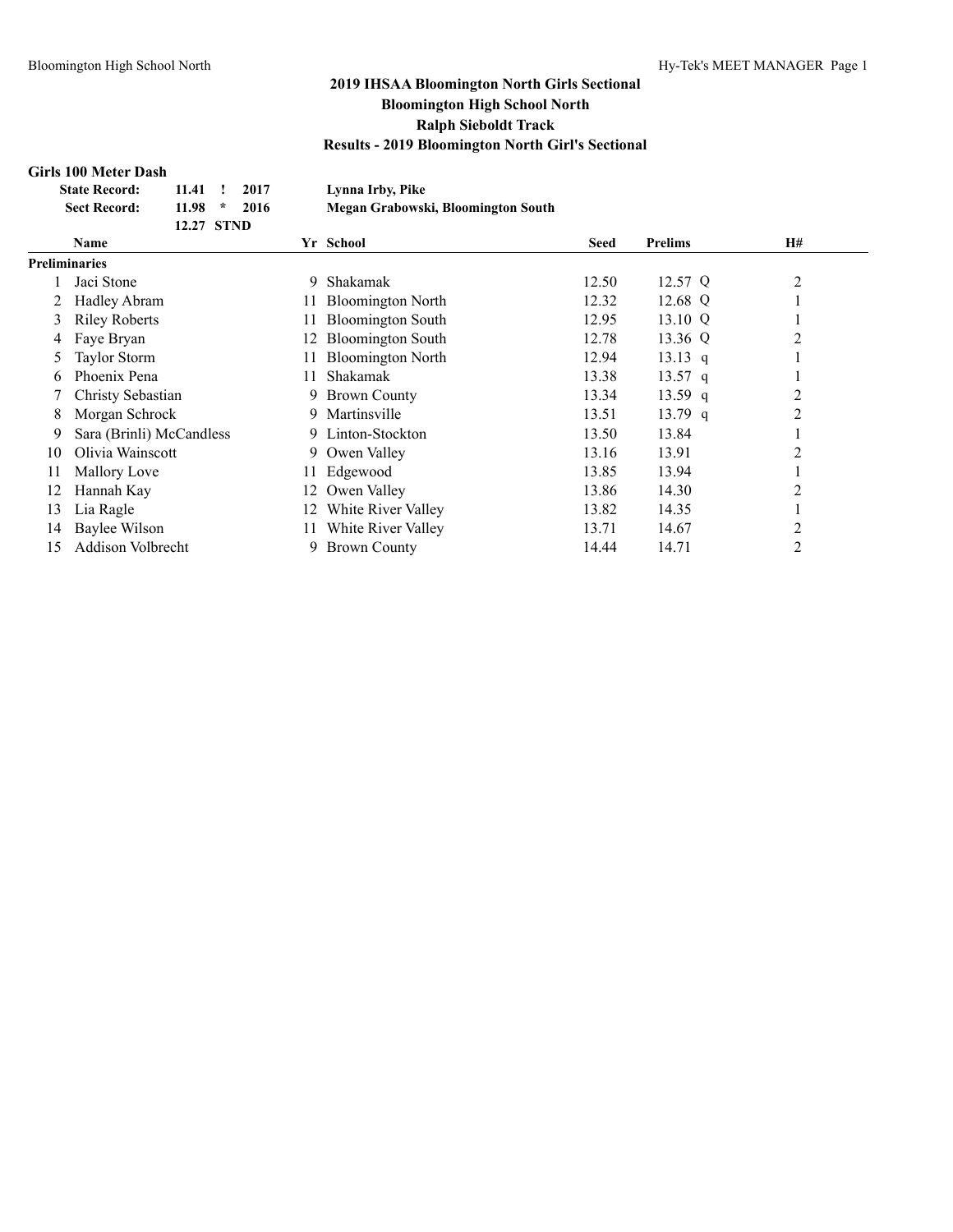### **Girls 100 Meter Dash**

|               | <b>State Record:</b><br><b>Sect Record:</b> | 11.41<br>11.98<br>12.27 STND | $\ast$ | 2017<br>2016 |     | Lynna Irby, Pike<br>Megan Grabowski, Bloomington South |                |               |               |
|---------------|---------------------------------------------|------------------------------|--------|--------------|-----|--------------------------------------------------------|----------------|---------------|---------------|
|               | <b>Name</b>                                 |                              |        |              |     | Yr School                                              | <b>Prelims</b> | <b>Finals</b> | <b>Points</b> |
| <b>Finals</b> |                                             |                              |        |              |     |                                                        |                |               |               |
|               | Jaci Stone                                  |                              |        |              | 9   | Shakamak                                               | 12.57          | 12.55         | 10            |
|               | Hadley Abram                                |                              |        |              | 11. | <b>Bloomington North</b>                               | 12.68          | 12.70         | 8             |
| 3             | Taylor Storm                                |                              |        |              | 11. | <b>Bloomington North</b>                               | 13.13          | 13.23         | 6             |
| 4             | <b>Riley Roberts</b>                        |                              |        |              | 11. | <b>Bloomington South</b>                               | 13.10          | 13.31         |               |
|               | Christy Sebastian                           |                              |        |              |     | 9 Brown County                                         | 13.59          | 13.51         |               |
| 6             | Faye Bryan                                  |                              |        |              |     | 12 Bloomington South                                   | 13.36          | 13.57         |               |
|               | Morgan Schrock                              |                              |        |              | 9   | Martinsville                                           | 13.79          | 13.74         |               |
|               | Phoenix Pena                                |                              |        |              |     | Shakamak                                               | 13.57          | 13.74         |               |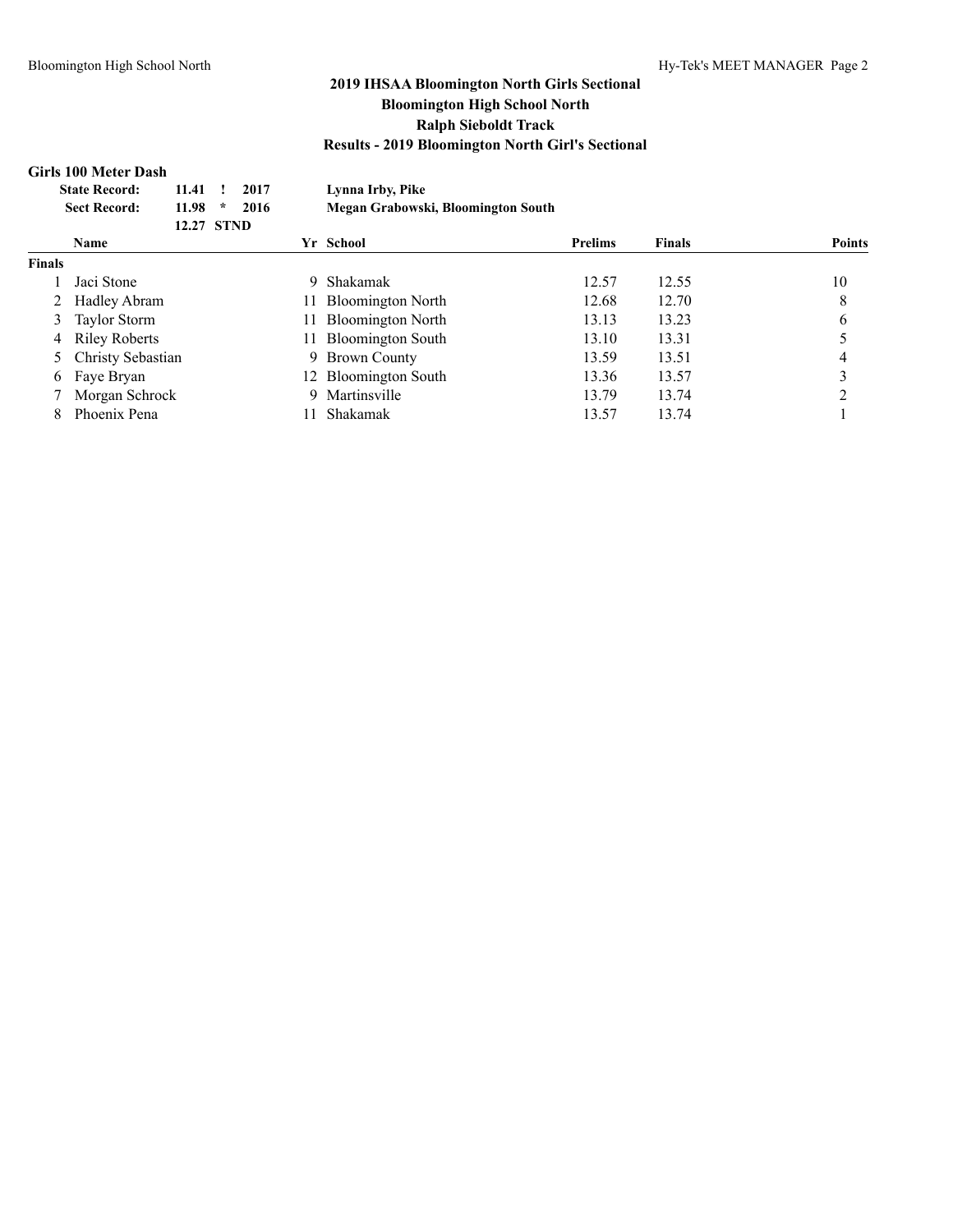### **Girls 200 Meter Dash**

| н із 200 інсті Разн  |                |  |
|----------------------|----------------|--|
| <b>State Record:</b> | 23.12 ! 1986   |  |
| <b>Sect Record:</b>  | $24.72 * 2016$ |  |
|                      | 25.17 STND     |  |

**State Record: 23.12 ! 1986 Maicel Malone, North Central (Indpls.) Sect Record: 24.72 \* 2016 Megan Grabowski, Bloomington South**

|    | <b>Name</b>          |     | Yr School                | <b>Seed</b> | <b>Prelims</b> | <b>H#</b>      |  |
|----|----------------------|-----|--------------------------|-------------|----------------|----------------|--|
|    | <b>Preliminaries</b> |     |                          |             |                |                |  |
|    | <b>Hadley Abram</b>  |     | 11 Bloomington North     | 25.94       | 26.49 Q        | $\overline{2}$ |  |
|    | Jaci Stone           | 9.  | Shakamak                 | 25.90       | 27.23 Q        |                |  |
| 3  | Amiyah Davis         | 10- | <b>Bloomington South</b> | 26.95       | 26.67 Q        | 2              |  |
| 4  | <b>Taylor Storm</b>  | 11- | <b>Bloomington North</b> | 27.54       | 27.54 Q        |                |  |
| 5. | Hanna Reuter         | 9   | Martinsville             | 27.87       | $27.58$ q      | 2              |  |
|    | <b>Riley Roberts</b> |     | <b>Bloomington South</b> | 27.51       | $27.58$ q      |                |  |
|    | Phoenix Pena         | 11. | Shakamak                 | 28.11       | $28.52$ q      | 2              |  |
| 8  | Baylee Wilson        |     | 11 White River Valley    | 28.30       | $28.75$ q      | $\overline{2}$ |  |
| 9  | Christy Sebastian    | 9   | <b>Brown County</b>      | 27.96       | 28.96          |                |  |
| 10 | Kaitlyn Bowles       | 12. | Martinsville             | 28.73       | 29.41          |                |  |
| 11 | Lia Ragle            |     | 12 White River Valley    | 29.42       | 30.39          | 2              |  |
| 12 | Hannah Kay           |     | 12 Owen Valley           | 30.16       | 30.46          | 2              |  |
| 13 | Olivia Wainscott     | 9.  | Owen Valley              | 29.12       | 30.58          |                |  |
| 14 | Abigail Hollander    |     | <b>Brown County</b>      | 31.23       | 31.01          |                |  |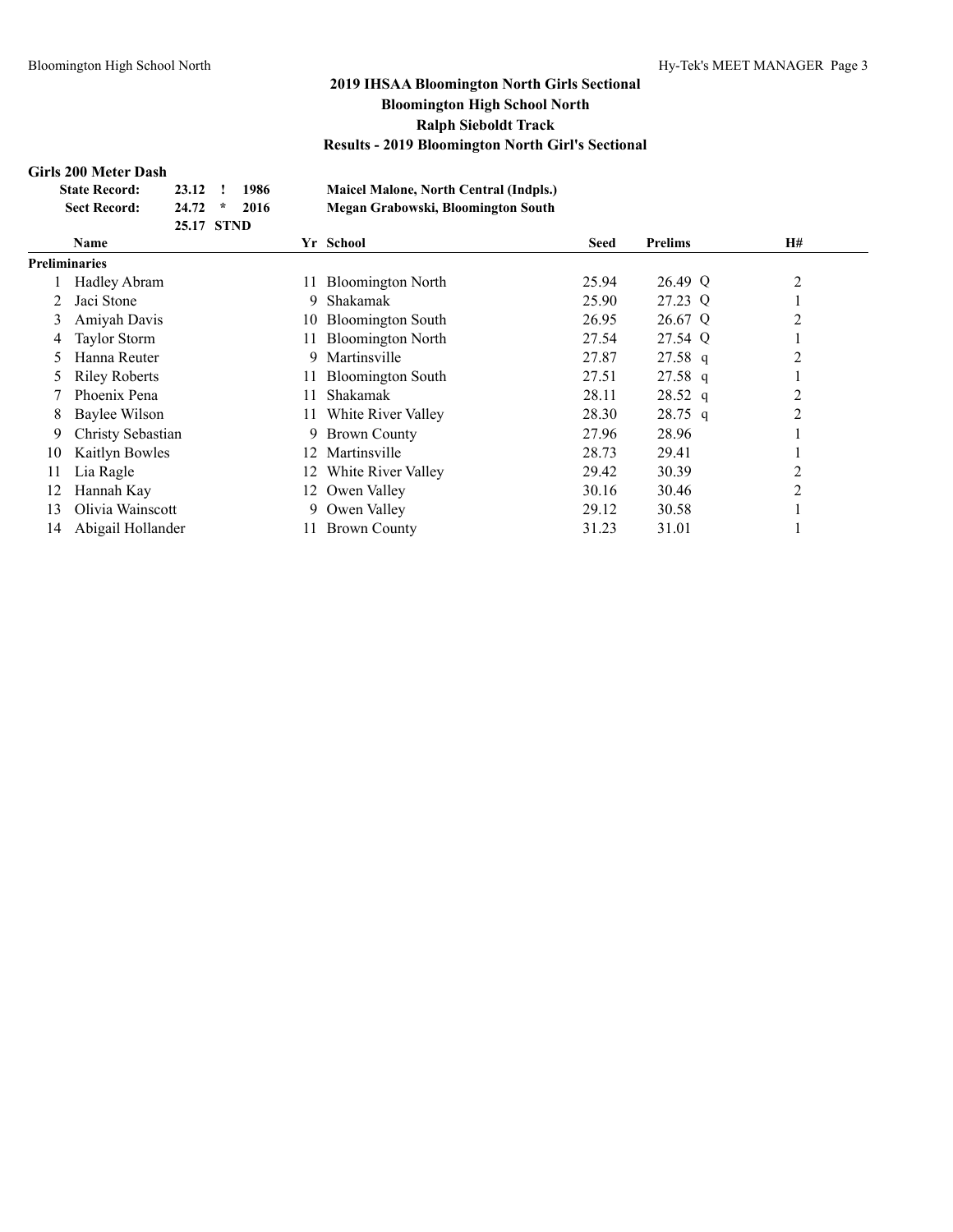### **Girls 200 Meter Dash**

|               | <b>State Record:</b><br><b>Sect Record:</b> | 23.12<br>24.72<br>25.17 STND | $\star$ | 1986<br>2016 |     | <b>Maicel Malone, North Central (Indpls.)</b><br>Megan Grabowski, Bloomington South |                |               |               |
|---------------|---------------------------------------------|------------------------------|---------|--------------|-----|-------------------------------------------------------------------------------------|----------------|---------------|---------------|
|               | <b>Name</b>                                 |                              |         |              |     | Yr School                                                                           | <b>Prelims</b> | <b>Finals</b> | <b>Points</b> |
| <b>Finals</b> |                                             |                              |         |              |     |                                                                                     |                |               |               |
|               | Hadley Abram                                |                              |         |              | 11. | <b>Bloomington North</b>                                                            | 26.49          | 25.85         | 10            |
|               | Jaci Stone                                  |                              |         |              | 9   | Shakamak                                                                            | 27.23          | 26.00         | 8             |
| 3             | Taylor Storm                                |                              |         |              | 11. | <b>Bloomington North</b>                                                            | 27.54          | 27.41         | 6             |
| 4             | Hanna Reuter                                |                              |         |              | 9   | Martinsville                                                                        | 27.58          | 27.52         |               |
|               | <b>Riley Roberts</b>                        |                              |         |              | 11. | <b>Bloomington South</b>                                                            | 27.58          | 28.06         | 4             |
| 6             | Baylee Wilson                               |                              |         |              | 11. | White River Valley                                                                  | 28.75          | 28.88         |               |
|               | Amiyah Davis                                |                              |         |              | 10. | <b>Bloomington South</b>                                                            | 26.67          | 29.01         | ↑             |
|               | Phoenix Pena                                |                              |         |              |     | Shakamak                                                                            | 28.52          | 29.28         |               |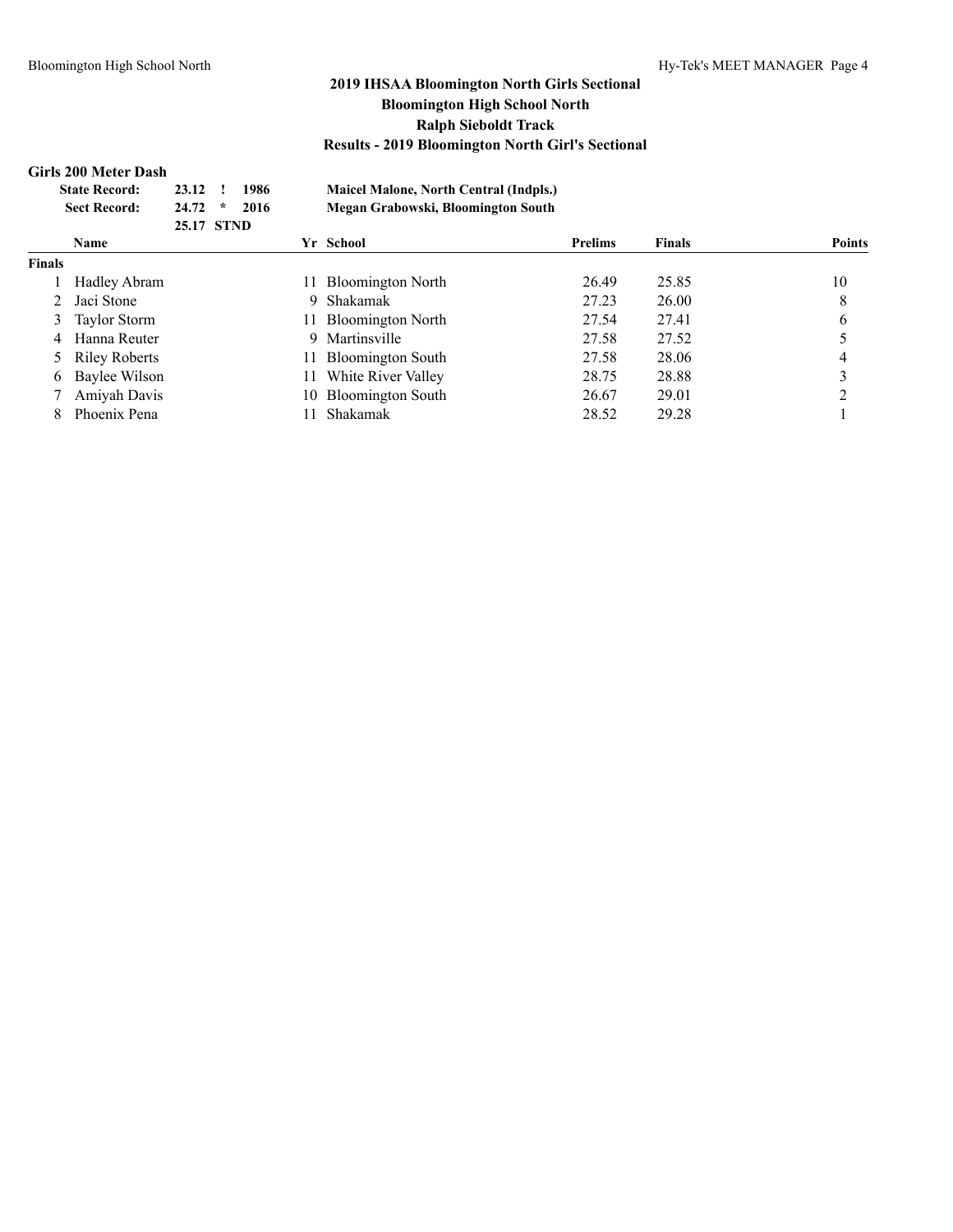# **Girls 400 Meter Dash**

| 400 meter dasti      |            |                 |                                               |
|----------------------|------------|-----------------|-----------------------------------------------|
| <b>State Record:</b> | 52.42      | 1986            | <b>Maicel Malone, North Central (Indpls.)</b> |
| <b>Sect Record:</b>  | 58.80      | $\star$<br>2015 | Jaela Campbell, Bloomington North             |
|                      | 57.38 STND |                 |                                               |

|               | <b>Name</b>       |     | Yr School                | <b>Seed</b> | <b>Finals</b> | H#             | <b>Points</b> |
|---------------|-------------------|-----|--------------------------|-------------|---------------|----------------|---------------|
| <b>Finals</b> |                   |     |                          |             |               |                |               |
|               | Amiyah Davis      | 10  | <b>Bloomington South</b> | 59.00       | 58.14         | 2              | 10            |
|               | Kayli Clark       | 11  | <b>Bloomington North</b> | 1:02.11     | 1:01.69       | 2              | 8             |
| 3             | Marikate Morrison | 10  | <b>Bloomington North</b> | 1:01.67     | 1:02.04       | 2              | 6             |
| 4             | Alyssa Milah      | 11. | Edgewood                 | 1:01.95     | 1:03.16       | $\overline{2}$ |               |
|               | Holli Reuter      | 9   | Martinsville             | 1:03.44     | 1:03.81       | 2              | 4             |
| 6             | Jailyn Lundy      | 10  | White River Valley       | 1:02.00     | 1:05.71       | $\overline{2}$ | 3             |
|               | Farrah Young      | 12  | Eastern Greene           | 1:06.00     | 1:06.33       |                | 2             |
| 8.            | Zoe Rauh          |     | 12 Bloomington South     | 1:05.03     | 1:06.60       | 2              |               |
| 9             | Maike Vollinger   | 11  | Shakamak                 | 1:09.84     | 1:08.04       |                |               |
| 10            | Anika Worzella    | 9   | Martinsville             | 1:05.34     | 1:08.40       | $\overline{c}$ |               |
| 11            | Sydney Stahl      |     | 12 White River Valley    | 1:09.00     | 1:10.50       |                |               |
| 12            | Mahayla Boram     | 9.  | Shakamak                 | 1:08.30     | 1:12.12       |                |               |
| 13            | Chloe Lee         | 11  | <b>Brown County</b>      | 1:14.74     | 1:12.41       |                |               |
| 14            | Mason Miller      |     | Owen Valley              | 1:12.00     | 1:14.15       |                |               |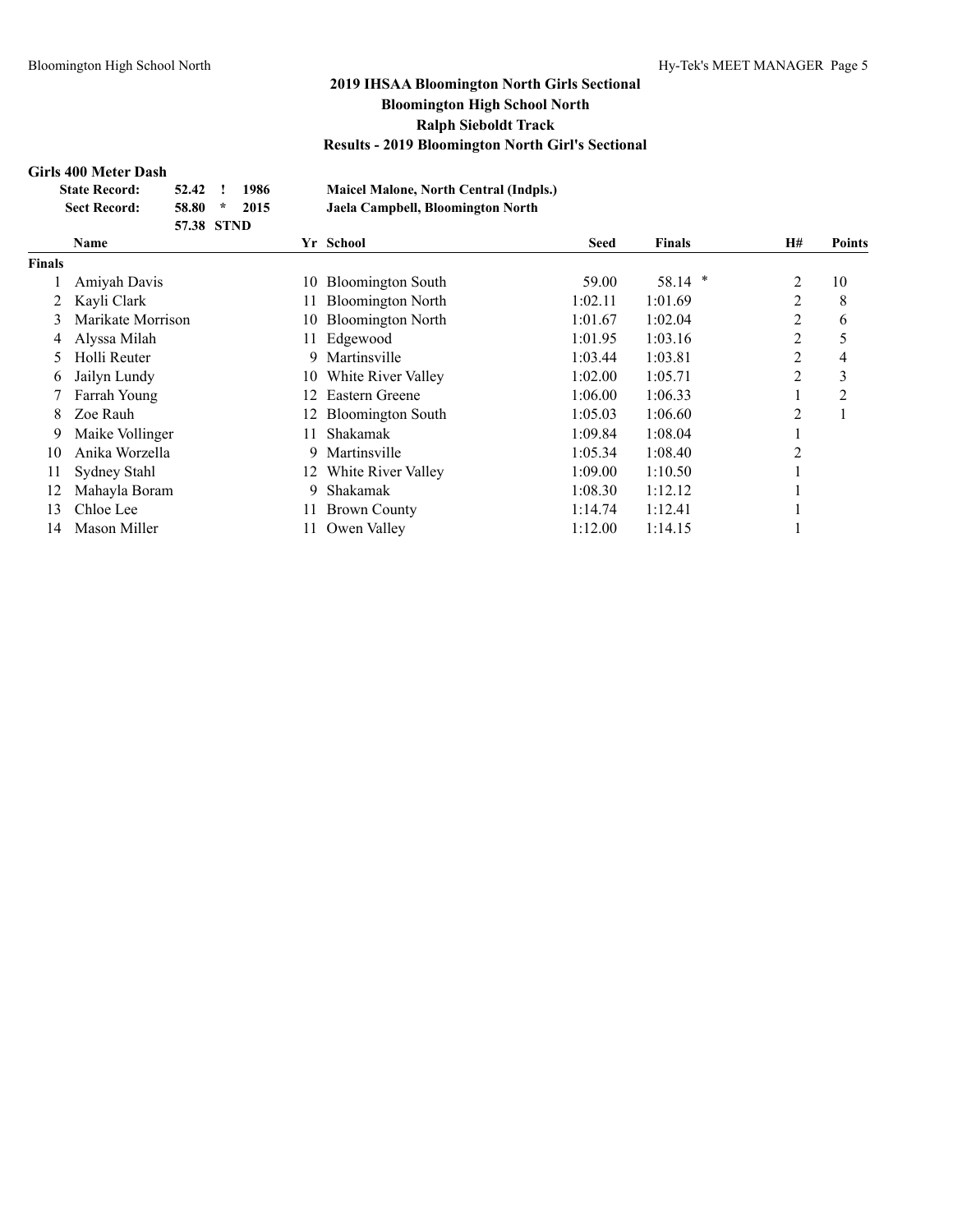### **Girls 800 Meter Run**

|               | <b>State Record:</b> | 2:07.91      | 2013      |     | <b>Brittany Neeley, Eastern (Greentown)</b> |             |               |                               |
|---------------|----------------------|--------------|-----------|-----|---------------------------------------------|-------------|---------------|-------------------------------|
|               | <b>Sect Record:</b>  | 2:12.20      | 1984<br>÷ |     | <b>Rachelle Roberts, Columbus East</b>      |             |               |                               |
|               |                      | 2:16.24 STND |           |     |                                             |             |               |                               |
|               | <b>Name</b>          |              |           |     | Yr School                                   | <b>Seed</b> | <b>Finals</b> | <b>Points</b>                 |
| <b>Finals</b> |                      |              |           |     |                                             |             |               |                               |
|               | Bea Cakmak           |              |           |     | 9 Bloomington North                         | 2:22.03     | 2:19.87       | 10                            |
|               | Mackenzie Carver     |              |           | 11. | <b>Bloomington North</b>                    | 2:23.15     | 2:21.28       | 8                             |
| 3             | Phoebe Rensink       |              |           | 12  | <b>Bloomington South</b>                    | 2:24.28     | 2:23.58       | 6                             |
| 4             | Jacy Collins         |              |           | 11  | Shakamak                                    | 2:34.75     | 2:26.78       |                               |
| 5.            | Olivia Brummett      |              |           | 10- | <b>Bloomington South</b>                    | 2:25.82     | 2:28.19       | 4                             |
| 6             | Anna Fleetwood       |              |           |     | 10 Brown County                             | 2:33.68     | 2:29.58       | 3                             |
|               | Addison George       |              |           | 9.  | Eastern Greene                              | 2:38.00     | 2:38.74       | $\mathfrak{D}_{\mathfrak{p}}$ |
| 8.            | Kenzington Brown     |              |           |     | 10 Owen Valley                              | 2:43.00     | 2:42.38       |                               |
| 9.            | Erin Bennett         |              |           | 12  | Martinsville                                | 2:41.21     | 2:46.32       |                               |
| 10            | Abby Hartzburg       |              |           | 12  | <b>Bloomfield</b>                           | 2:47.08     | 2:50.17       |                               |
| 11            | Andrea Wood          |              |           |     | 9 Owen Valley                               | 2:44.00     | 2:50.32       |                               |
| 12            | Rebekah Messmer      |              |           | 10- | Shakamak                                    | 2:50.12     | 2:54.11       |                               |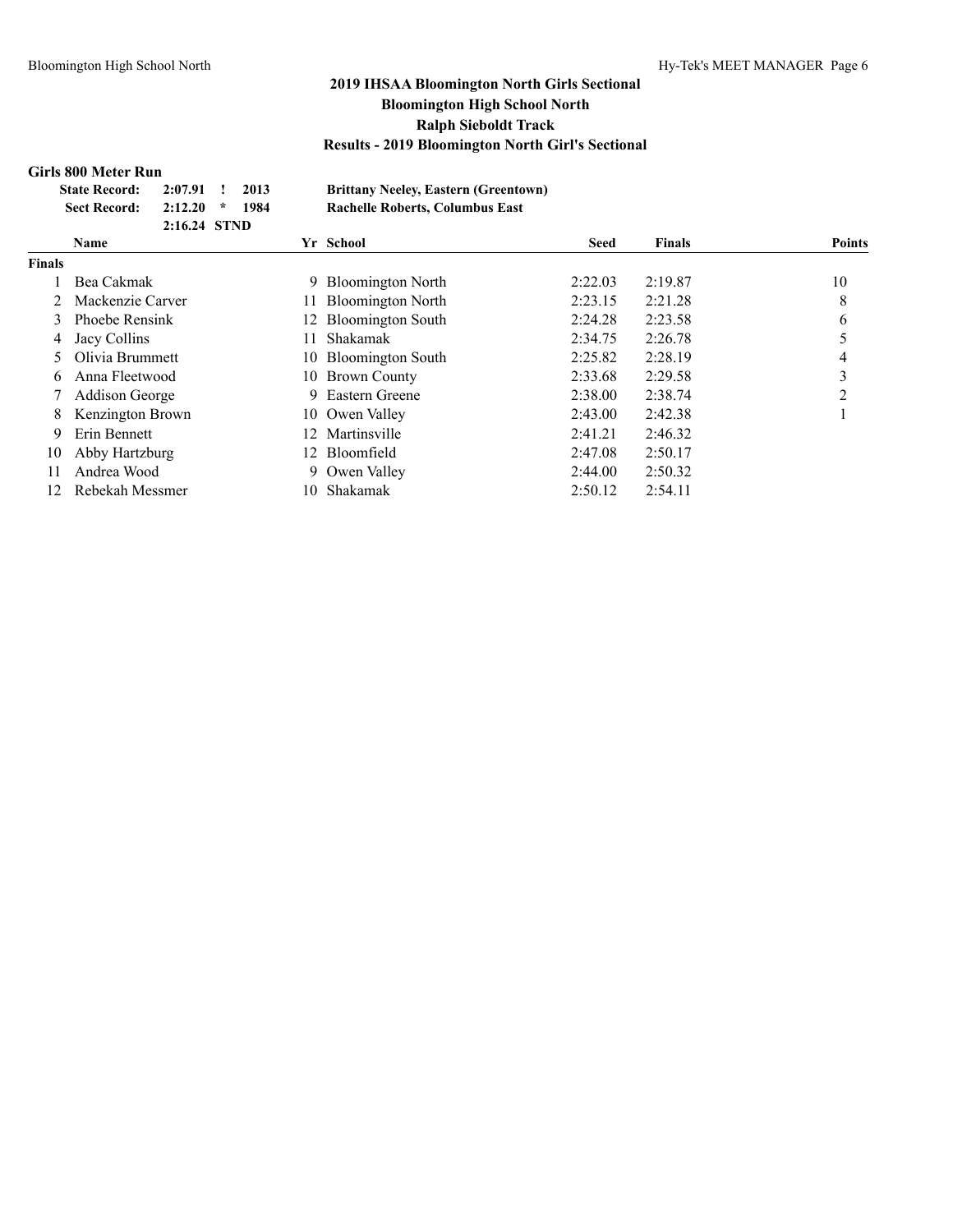### **Girls 1600 Meter Run**

| 3111770011200111     |              |      |                                             |
|----------------------|--------------|------|---------------------------------------------|
| <b>State Record:</b> | 4:43.46      | 2011 | <b>Waverly Neer, Culver Academies</b>       |
| <b>Sect Record:</b>  | $4:59.60$ *  | 1984 | <b>Stephanie Bassett, Bloomington North</b> |
|                      | 5:02.82 STND |      |                                             |
| Name                 |              |      | Vr. School                                  |

|               | Name             |     | Yr School                | <b>Seed</b> | <b>Finals</b> | <b>Points</b> |
|---------------|------------------|-----|--------------------------|-------------|---------------|---------------|
| <b>Finals</b> |                  |     |                          |             |               |               |
|               | Annalyssa Crain  |     | 10 Edgewood              | 5:08.50     | 5:07.69       | 10            |
|               | Bea Cakmak       | 9.  | <b>Bloomington North</b> | 5:07.01     | 5:11.27       | 8             |
| 3             | Olivia Brummett  | 10  | <b>Bloomington South</b> | 5:18.59     | 5:20.22       | 6             |
| 4             | Olivia Kaiser    | 10  | <b>Bloomington North</b> | 5:23.30     | 5:21.00       |               |
| 5             | Aviv Hagar       | 10  | <b>Bloomington South</b> | 5:25.80     | 5:25.10       | 4             |
| 6             | Jozee Spatta     |     | 12 Owen Valley           | 5:50.00     | 5:38.39       | 3             |
|               | Sierra Ford      | 12. | Eastern Greene           | 5:53.00     | 5:51.80       | 2             |
| 8.            | Hannah Walls     | 11. | Bloomfield               | 5:58.00     | 5:55.90       |               |
| 9             | Madison Deckard  |     | 10 Edgewood              | 6:06.80     | 6:06.11       |               |
| 10            | Crislyn Woods    |     | 12 Linton-Stockton       | 6:09.92     | 6:06.25       |               |
| 11            | Katie Reeves     |     | 10 Martinsville          | 6:08.08     | 6:06.62       |               |
| 12            | Camie Forston    |     | 9 Owen Valley            | 6:08.00     | 6:19.93       |               |
| 13            | Sophia DeMoss    | 9   | Martinsville             | 6:12.13     | 6:21.40       |               |
| 14            | Patricia Soliday |     | 9 White River Valley     | 6:29.09     | 6:34.22       |               |
| 15            | Jada Huff        | 10  | Shakamak                 | 6:35.00     | 6:39.37       |               |
| 16            | Natalie Lang     | 10  | Shakamak                 | 6:05.00     | 6:42.24       |               |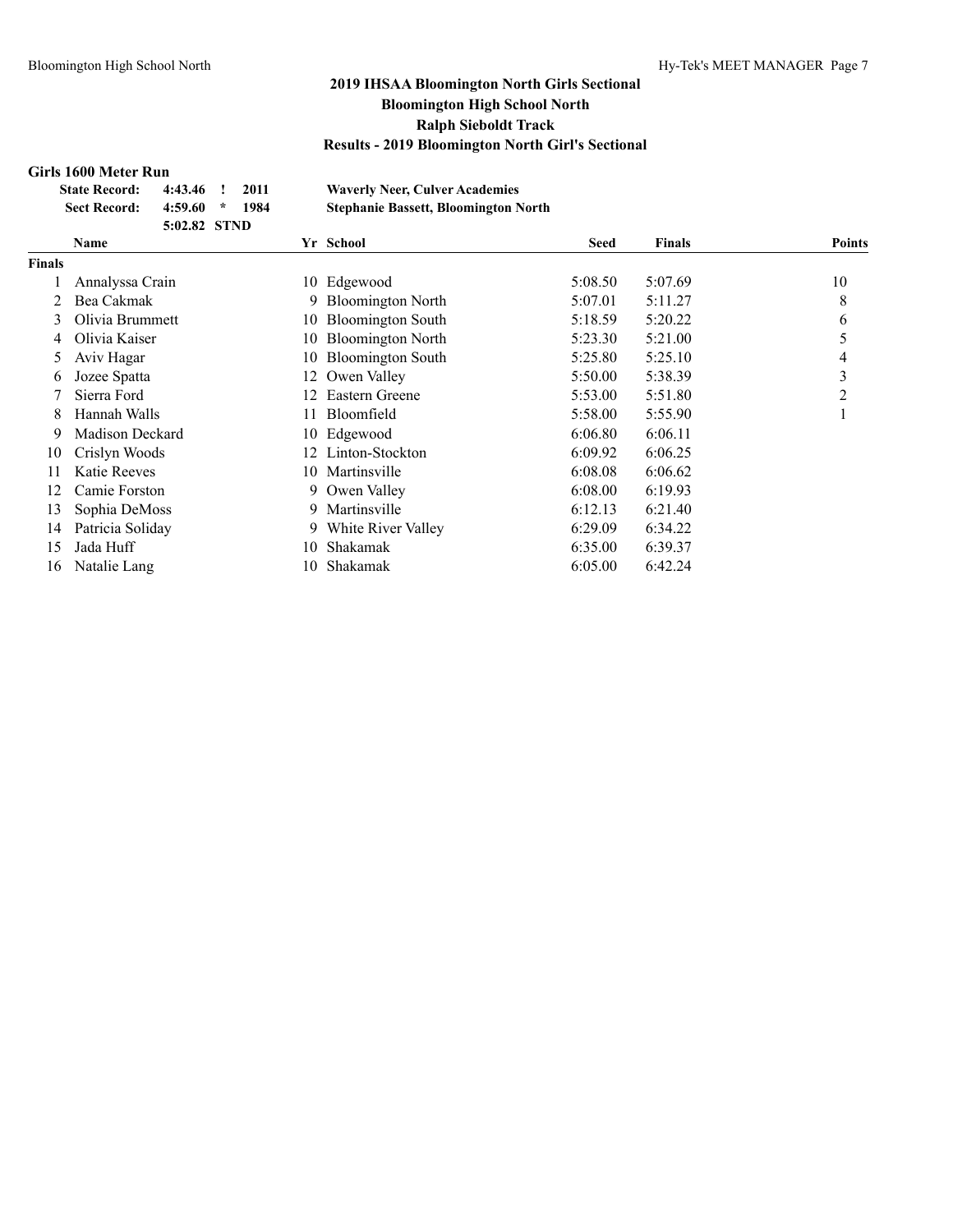#### **Girls 3200 Meter Run**

|        | Girls 3200 Meter Run                               |    |                           |             |          |               |
|--------|----------------------------------------------------|----|---------------------------|-------------|----------|---------------|
|        | <b>State Record:</b><br>2015<br>10:11.20           |    | Anna Rohrer, Mishawaka    |             |          |               |
|        | <b>Sect Record:</b><br>10:59.33<br>2018<br>$\star$ |    | Annalyssa Crain, Edgewood |             |          |               |
|        | 10:51.59 STND                                      |    |                           |             |          |               |
|        | Name                                               |    | Yr School                 | <b>Seed</b> | Finals   | <b>Points</b> |
| Finals |                                                    |    |                           |             |          |               |
|        | Annalyssa Crain                                    | 10 | Edgewood                  | 11:04.00    | 11:00.68 | 10            |
|        | Abbey Armstrong                                    |    | <b>Bloomington North</b>  | 11:29.55    | 11:35.88 | 8             |
| 3      | Abigail Beathea                                    | 9. | <b>Bloomington South</b>  | 11:39.76    | 11:48.89 | 6             |
| 4      | Quinn Wilson                                       | 11 | <b>Bloomington North</b>  | 11:37.25    | 11:52.30 | 5             |
| 5      | Anneke Furr                                        | 11 | <b>Bloomington South</b>  | 11:40.62    | 12:17.59 | 4             |
| 6      | Alina Worzella                                     | 9  | Martinsville              | 12:55.37    | 12:54.20 | 3             |
|        | Christiane Davis                                   | 11 | White River Valley        | 13:27.00    | 12:59.00 | 2             |
| 8      | Hannah Walls                                       | 11 | Bloomfield                | 13:30.00    | 13:04.28 |               |
| 9      | Jozee Spatta                                       | 12 | Owen Valley               | 13:12.00    | 13:18.44 |               |
| 10     | Crislyn Woods                                      | 12 | Linton-Stockton           | 13:19.81    | 13:33.04 |               |
| 11     | Emma MacDonald                                     | 12 | Martinsville              | 13:28.50    | 13:39.92 |               |
| 12     | Camie Forston                                      | 9. | Owen Valley               | 14:22.00    | 14:11.52 |               |
| 13     | Carly Reynolds                                     | 10 | Shakamak                  | 14:07.00    | 14:18.43 |               |
| 14     | Patricia Soliday                                   | 9. | White River Valley        | 13:50.00    | 14:35.74 |               |
| 15     | Hannah Walters                                     | 11 | Shakamak                  | 15:07.00    | 14:55.23 |               |
|        |                                                    |    |                           |             |          |               |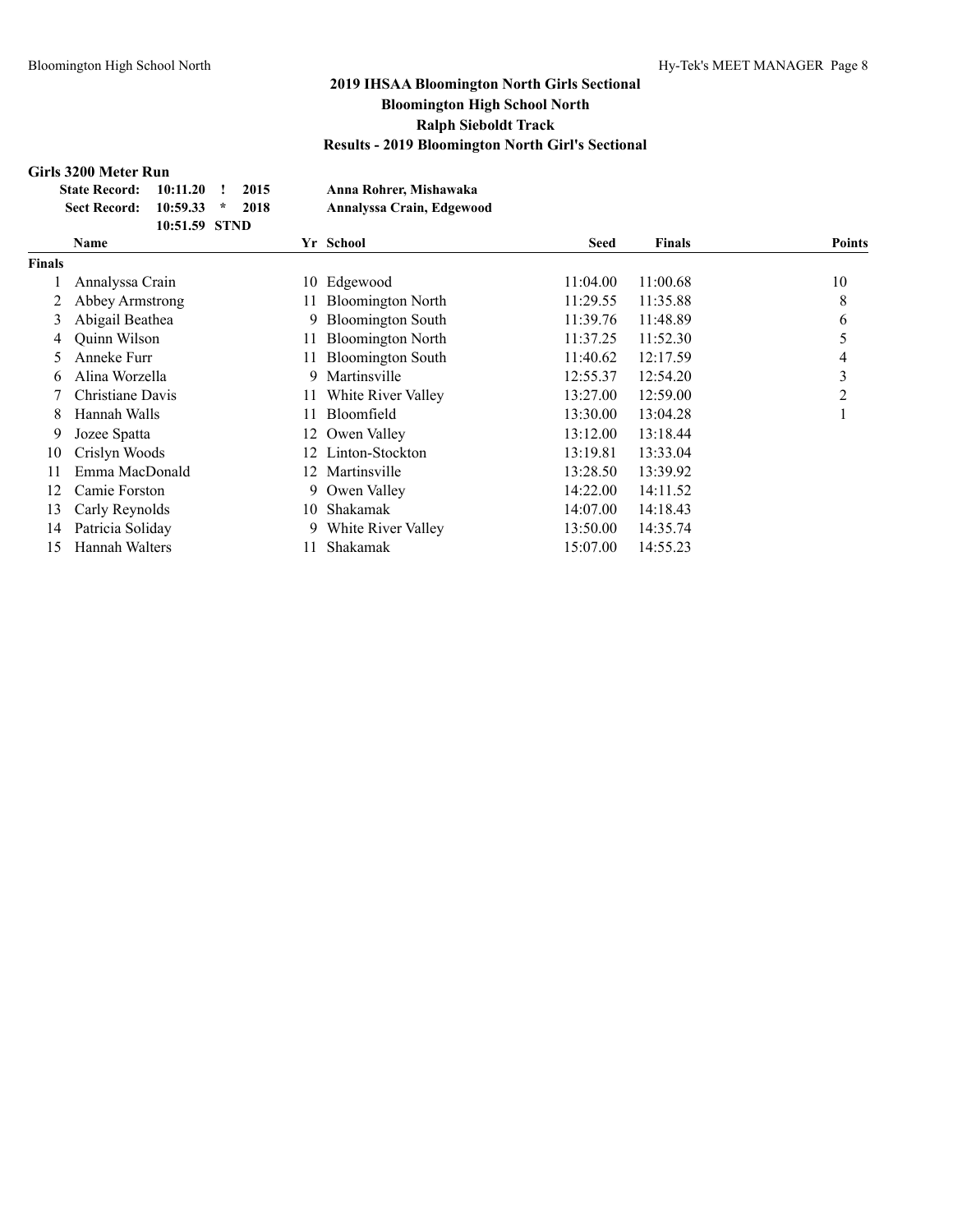### **Girls 100 Meter Hurdles**

| <b>State Record:</b><br>2018<br>13.93 |                     |                   | <b>Destiny Washington, Muncie Central</b> |      |    |                                        |             |                |           |  |
|---------------------------------------|---------------------|-------------------|-------------------------------------------|------|----|----------------------------------------|-------------|----------------|-----------|--|
|                                       | <b>Sect Record:</b> | 14.40             | $\star$                                   | 1996 |    | <b>Nyagon Duany, Bloomington North</b> |             |                |           |  |
|                                       |                     | <b>15.00 STND</b> |                                           |      |    |                                        |             |                |           |  |
|                                       | <b>Name</b>         |                   |                                           |      |    | Yr School                              | <b>Seed</b> | <b>Prelims</b> | <b>H#</b> |  |
|                                       | Preliminaries       |                   |                                           |      |    |                                        |             |                |           |  |
|                                       | Kyla Kante          |                   |                                           |      | 9  | <b>Bloomington North</b>               | 15.24       | 15.67 Q        | $\bf{I}$  |  |
|                                       | Jordan Monson       |                   |                                           |      | 12 | <b>Bloomington South</b>               | 15.84       | 15.94 Q        | 2         |  |
| 3                                     | Ella Francis        |                   |                                           |      | 9  | <b>Bloomington North</b>               | 15.81       | 16.64 Q        | 2         |  |
| 4                                     | <b>Haley Moore</b>  |                   |                                           |      | 12 | Martinsville                           | 16.53       | 17.30 Q        |           |  |
| 5                                     | Chloe Rolen         |                   |                                           |      | 10 | <b>Bloomington South</b>               | 16.27       | $17.32$ q      |           |  |
| 6                                     | Evelyn Crimmins     |                   |                                           |      | 12 | <b>Brown County</b>                    | 17.54       | $17.97$ q      | 2         |  |
|                                       | Alexis Brunson      |                   |                                           |      |    | Shakamak                               | 18.34       | $18.02\ q$     | 2         |  |
| 8                                     | Elizabeth Bolander  |                   |                                           |      |    | 10 Edgewood                            | 18.05       | $18.18$ q      |           |  |
| 9                                     | Taylor Flick        |                   |                                           |      | 9  | Eastern Greene                         | 19.40       | 18.75          | 2         |  |
| 10                                    | Abbey Elliott       |                   |                                           |      | 11 | Owen Valley                            | 17.86       | 18.78          | 2         |  |
| 11                                    | Selah Honeycutt     |                   |                                           |      | 12 | White River Valley                     | 18.78       | 19.23          |           |  |
| 11                                    | Abby Bailey         |                   |                                           |      | 9  | Martinsville                           | 19.23       | 19.23          |           |  |
| 13                                    | <b>Haley Rose</b>   |                   |                                           |      | 10 | Linton-Stockton                        | 18.76       | 19.39          | 2         |  |
| 14                                    | Mackenzie Sims      |                   |                                           |      | 9  | Edgewood                               | 19.50       | 19.69          |           |  |
| 15                                    | Jailea Lundy        |                   |                                           |      |    | White River Valley                     | 19.42       | 19.71          | 2         |  |
| 16                                    | Coralynne Robinson  |                   |                                           |      |    | <b>Brown County</b>                    | 18.14       | 19.82          |           |  |
|                                       |                     |                   |                                           |      |    |                                        |             |                |           |  |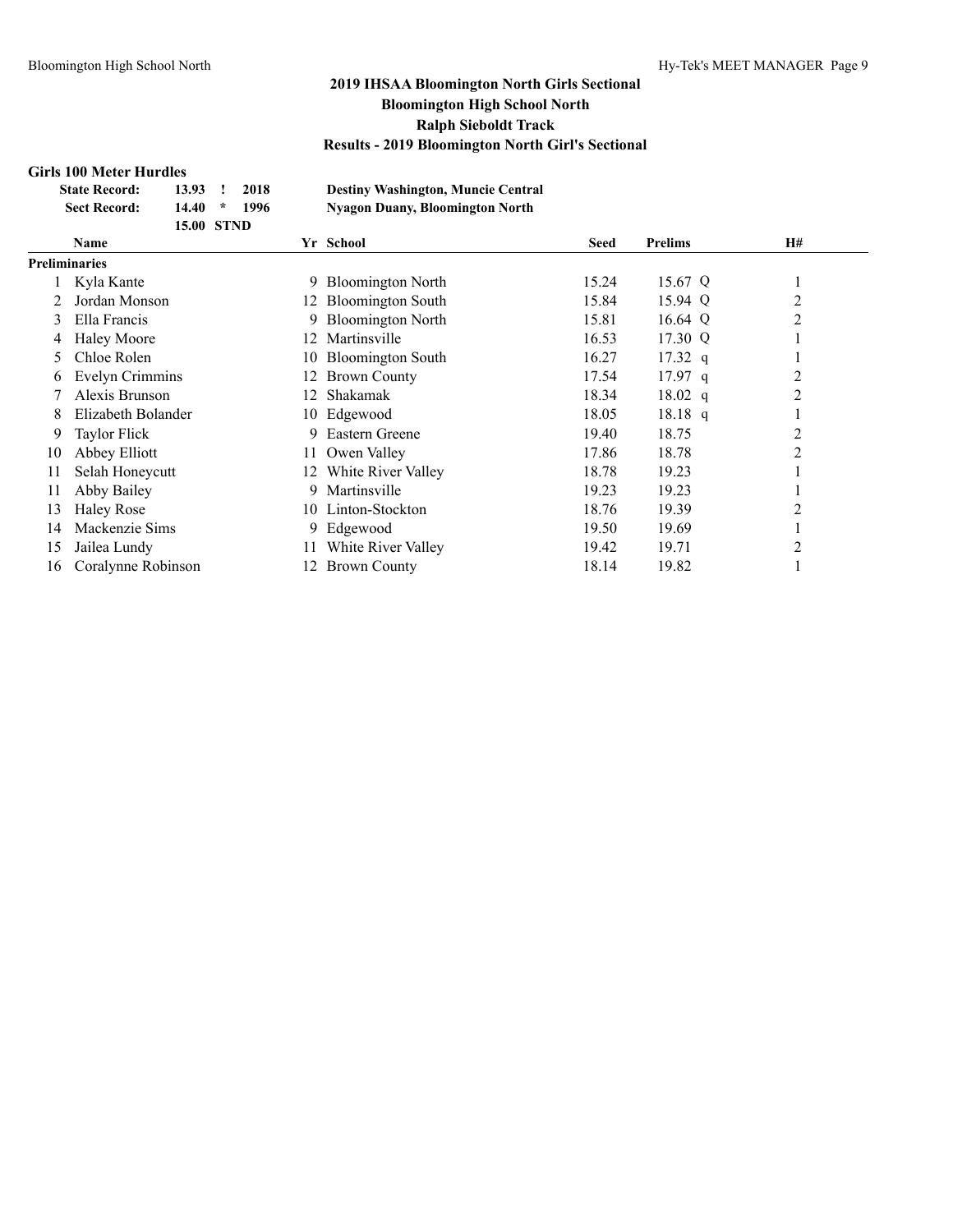### **Girls 100 Meter Hurdles**

|               | <b>State Record:</b><br><b>Sect Record:</b> | 13.93<br>14.40<br><b>15.00 STND</b> | $\star$ | 2018<br>1996 |                 | <b>Destiny Washington, Muncie Central</b><br><b>Nyagon Duany, Bloomington North</b> |                |               |               |
|---------------|---------------------------------------------|-------------------------------------|---------|--------------|-----------------|-------------------------------------------------------------------------------------|----------------|---------------|---------------|
|               | <b>Name</b>                                 |                                     |         |              |                 | Yr School                                                                           | <b>Prelims</b> | <b>Finals</b> | <b>Points</b> |
| <b>Finals</b> |                                             |                                     |         |              |                 |                                                                                     |                |               |               |
|               | Kyla Kante                                  |                                     |         |              |                 | 9 Bloomington North                                                                 | 15.67          | 15.17         | 10            |
|               | Jordan Monson                               |                                     |         |              |                 | 12 Bloomington South                                                                | 15.94          | 16.26         | 8             |
| 3             | Chloe Rolen                                 |                                     |         |              |                 | 10 Bloomington South                                                                | 17.32          | 16.28         | 6             |
| 4             | <b>Haley Moore</b>                          |                                     |         |              | 12 <sup>1</sup> | Martinsville                                                                        | 17.30          | 16.60         |               |
| 5             | Ella Francis                                |                                     |         |              | 9.              | <b>Bloomington North</b>                                                            | 16.64          | 16.61         | 4             |
| 6             | Elizabeth Bolander                          |                                     |         |              |                 | 10 Edgewood                                                                         | 18.18          | 17.99         | ↑             |
|               | Alexis Brunson                              |                                     |         |              | 12.             | Shakamak                                                                            | 18.02          | 18.24         | ◠             |
| 8             | Evelyn Crimmins                             |                                     |         |              |                 | <b>Brown County</b>                                                                 | 17.97          | 24.26         |               |
|               |                                             |                                     |         |              |                 |                                                                                     |                |               |               |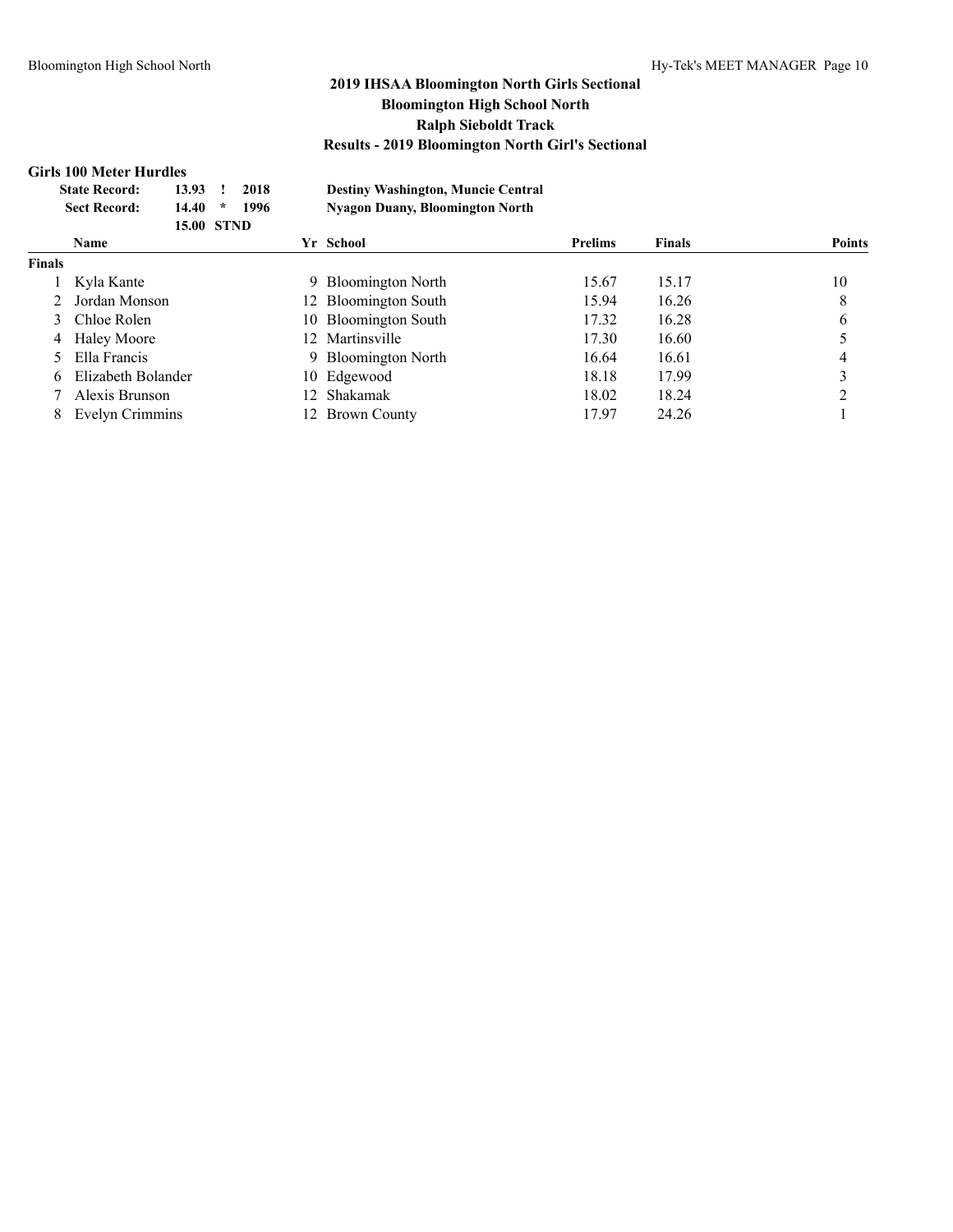### **Girls 300 Meter Hurdles**

| <b>SHIP SOUTHERN HULDER</b> |            |      |                                          |
|-----------------------------|------------|------|------------------------------------------|
| <b>State Record:</b>        | 41.36      | 2014 | <b>Symone Black, Ft. Wayne Concordia</b> |
| <b>Sect Record:</b>         | $44.40*$   | 2016 | <b>Gracie Heeb, Bloomington North</b>    |
|                             | 45.32 STND |      |                                          |

|               | Name                  |     | Yr School                | <b>Seed</b> | <b>Finals</b> | <b>H#</b> | <b>Points</b>  |
|---------------|-----------------------|-----|--------------------------|-------------|---------------|-----------|----------------|
| <b>Finals</b> |                       |     |                          |             |               |           |                |
|               | Jordan Monson         | 12  | <b>Bloomington South</b> | 45.68       | 46.82         | 2         | 10             |
|               | <b>Sydney Feagans</b> | 11  | <b>Bloomington North</b> | 48.09       | 47.53         | 2         | 8              |
| 3             | Javenique Roberts     | 11  | <b>Bloomington North</b> | 48.08       | 47.69         | 2         | 6              |
| 4             | Elizabeth Bolander    | 10  | Edgewood                 | 49.98       | 50.34         | 2         | 5              |
| 5             | Isabel Rygiel         |     | <b>Brown County</b>      | 52.34       | 51.74         | 2         | 4              |
| 6             | Hannah Rajamani       | 12. | <b>Bloomington South</b> | 48.56       | 51.85         | 2         | 3              |
|               | Kyrstin Busenbark     | 12  | Shakamak                 | 56.44       | 55.16         |           | $\overline{2}$ |
| 8             | Abbey Elliott         | 11  | Owen Valley              | 57.33       | 55.54         |           |                |
| 9             | Abby Bailey           | 9   | Martinsville             | 56.87       | 55.57         |           |                |
| 10            | Selah Honeycutt       | 12. | White River Valley       | 54.11       | 55.78         | 2         |                |
| 11            | <b>Taylor Flick</b>   | 9   | Eastern Greene           | 55.50       | 56.60         |           |                |
| 12            | Alexis Brunson        | 12  | Shakamak                 | 55.72       | 57.05         |           |                |
| 13            | Jailea Lundy          | 11  | White River Valley       | 55.29       | 57.29         |           |                |
| 14            | Haley Moore           | 12  | Martinsville             | 57.52       | 58.69         |           |                |
| 15            | Mackenzie Sims        |     | 9 Edgewood               | 58.70       | 1:00.23       |           |                |
| 16            | Rachel Kilby          | 12. | <b>Brown County</b>      | 1:05.49     | 1:09.65       |           |                |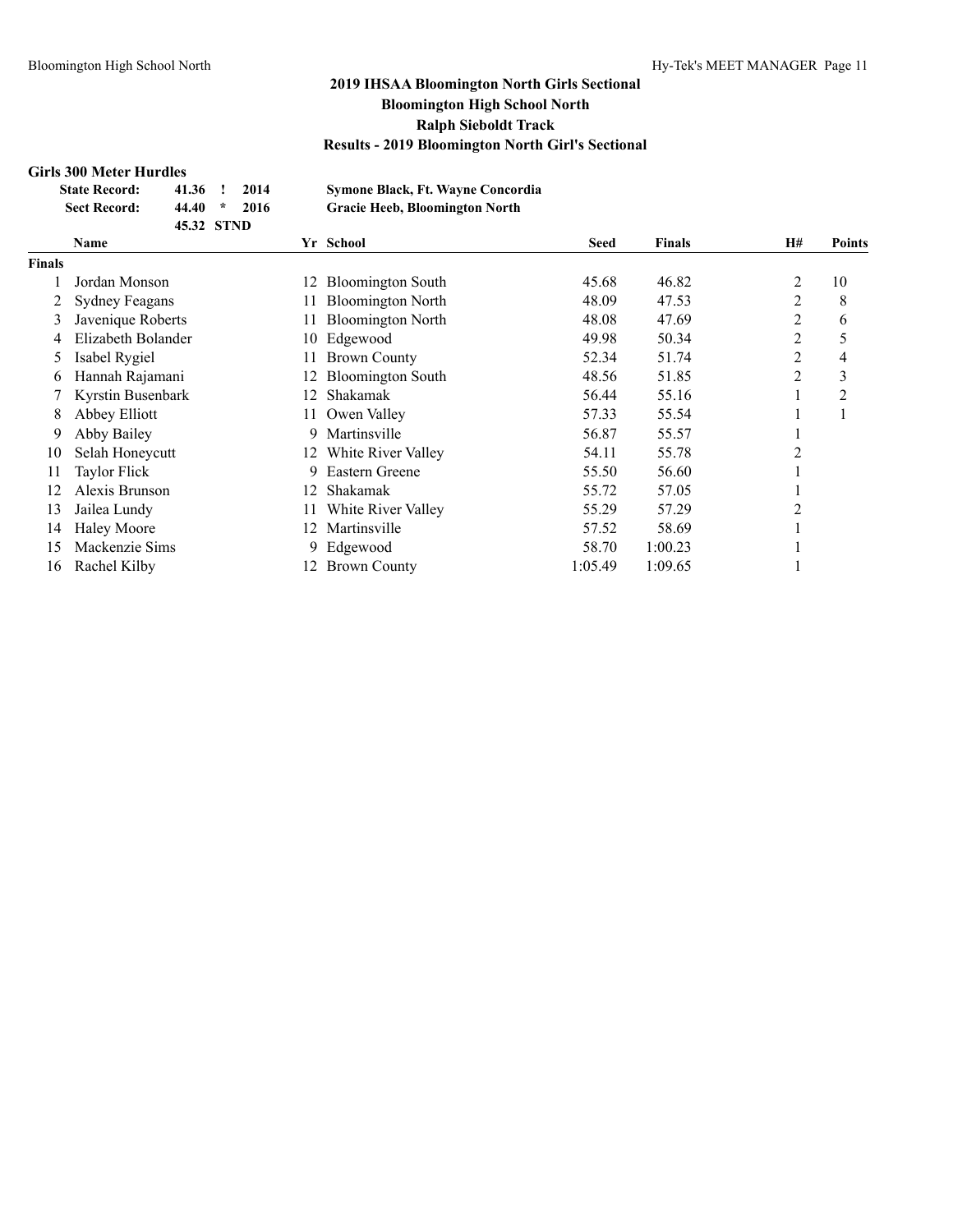#### **Girls 4x100 Meter Relay**

| <b>State Record:</b> | 45.75 ! 2003 |               |      |
|----------------------|--------------|---------------|------|
| <b>Sect Record:</b>  | 48.52        | $\mathcal{R}$ | 2013 |

**State Record: 45.75 ! 2003 Fort Wayne Northrop, Fort Wayne Northrop Sect Record: 48.52 \* 2013 Bloomington South, Bloomington South I Conrad, E Morrone, C Bomba, M Grabowski**

#### **48.77 STND**

|               | <b>Team</b>              | <b>Relay</b>            | <b>Seed</b>            | <b>Finals</b>          | H#                            | Points         |
|---------------|--------------------------|-------------------------|------------------------|------------------------|-------------------------------|----------------|
| <b>Finals</b> |                          |                         |                        |                        |                               |                |
| 1             | <b>Bloomington North</b> | A                       | 50.53                  | 50.08                  | $\overline{2}$                | 10             |
|               | 1) Taylor Storm 11       | 2) Javenique Roberts 11 | 3) Sydney Feagans 11   | 4) Hadley Abram 11     |                               |                |
|               | 5) Avery Njau 9          | 6) Kyla Kante 9         | 7) Ella Francis 9      |                        | 8) Marikate Morrison 10       |                |
| $2^{1}$       | Shakamak                 | $\overline{A}$          | 53.87                  | 52.06                  | 2                             | 8              |
|               | 1) Phoenix Pena 11       | 2) Lyndsey Pierce 12    | 3) Mahayla Boram 9     | 4) Jaci Stone 9        |                               |                |
|               | 5) Alexis Brunson 12     |                         |                        |                        |                               |                |
| 3             | Martinsville             | $\mathbf{A}$            | 52.72                  | 52.81                  | 2                             | 6              |
|               | 1) Haley Moore 12        | 2) Kaitlyn Bowles 12    | 3) Holli Reuter 9      | 4) Morgan Schrock 9    |                               |                |
|               | 5) Preslee Boyd 12       | 6) Hanna Reuter 9       | 7) Phoenix Woodard 9   |                        |                               |                |
| 4             | <b>Bloomington South</b> | $\overline{A}$          | 51.64                  | 52.83                  | $\overline{2}$                | 5              |
|               | 1) Riley Lukens 12       | 2) Riley Roberts 11     | 3) Lia Castro-Sauer 10 | 4) Lydia Gehlhausen 10 |                               |                |
|               | 5) Faye Bryan 12         | 6) Hannah Rajamani 12   | 7) Emily Williams 10   | 8) Jordan Monson 12    |                               |                |
| 5.            | Edgewood                 | $\mathbf{A}$            | 53.19                  | 53.59                  | $\overline{2}$                | 4              |
|               | 1) Mallory Love 11       | 2) Anneke Wulf 10       | 3) Kaylee Meyer 12     | 4) Claire Sherfield 9  |                               |                |
|               | 5) Allejandra Spear 11   | 6) Maria Jaimes 11      | 7) Kaitlyn Koehring 11 | 8) Rylie Austin 9      |                               |                |
| 6             | <b>Brown County</b>      | $\mathsf{A}$            | 54.54                  | 54.41                  | $\overline{2}$                | 3              |
|               | 1) Abigail Hollander 11  | 2) Christy Sebastian 9  | 3) Kaylee Elkins 9     |                        | 4) Coralynne Robinson 12      |                |
|               | 5) Holly Royalty 11      | 6) Bella Hobbs 11       | 7) Summer Romick 9     |                        |                               |                |
|               | White River Valley       | $\overline{A}$          | 56.22                  | 55.58                  | 1                             | $\overline{2}$ |
|               | 1) Lia Ragle 12          | 2) Raylee Davidson 12   | 3) Baylee Wilson 11    | 4) Mercedes Moore 9    |                               |                |
|               | 5) Mylee Campbell 11     | 6) Carmen Muelhens 11   |                        |                        |                               |                |
| 8             | Owen Valley              | A                       | 55.65                  | 56.31                  | $\overline{2}$                | 1              |
|               | 1) Hannah Kay 12         | 2) Peyton Loughead 11   | 3) Cameron Morrow 12   | 4) Olivia Wainscott 9  |                               |                |
|               | 5) Kenzington Brown 10   |                         |                        |                        |                               |                |
| 9             | Eastern Greene           | A                       | 56.50                  | 56.76                  | 1                             |                |
|               | 1) Aliyah Wetzel 9       | 2) Alayna Tow 9         | 3) Baylee Perkins 9    | 4) Michelle Tarr 10    |                               |                |
|               | 5) Delaney McCormick 9   |                         |                        |                        |                               |                |
| $---$         | Linton-Stockton          | A                       | 56.69                  | DQ                     |                               |                |
|               | 1) Lillie Oliver 9       | 2) Ashtynn Powell 12    | 3) Amelia Huffman 10   |                        | 4) Sara (Brinli) McCandless 9 |                |
|               | 5) Claire Hockman 10     |                         |                        |                        |                               |                |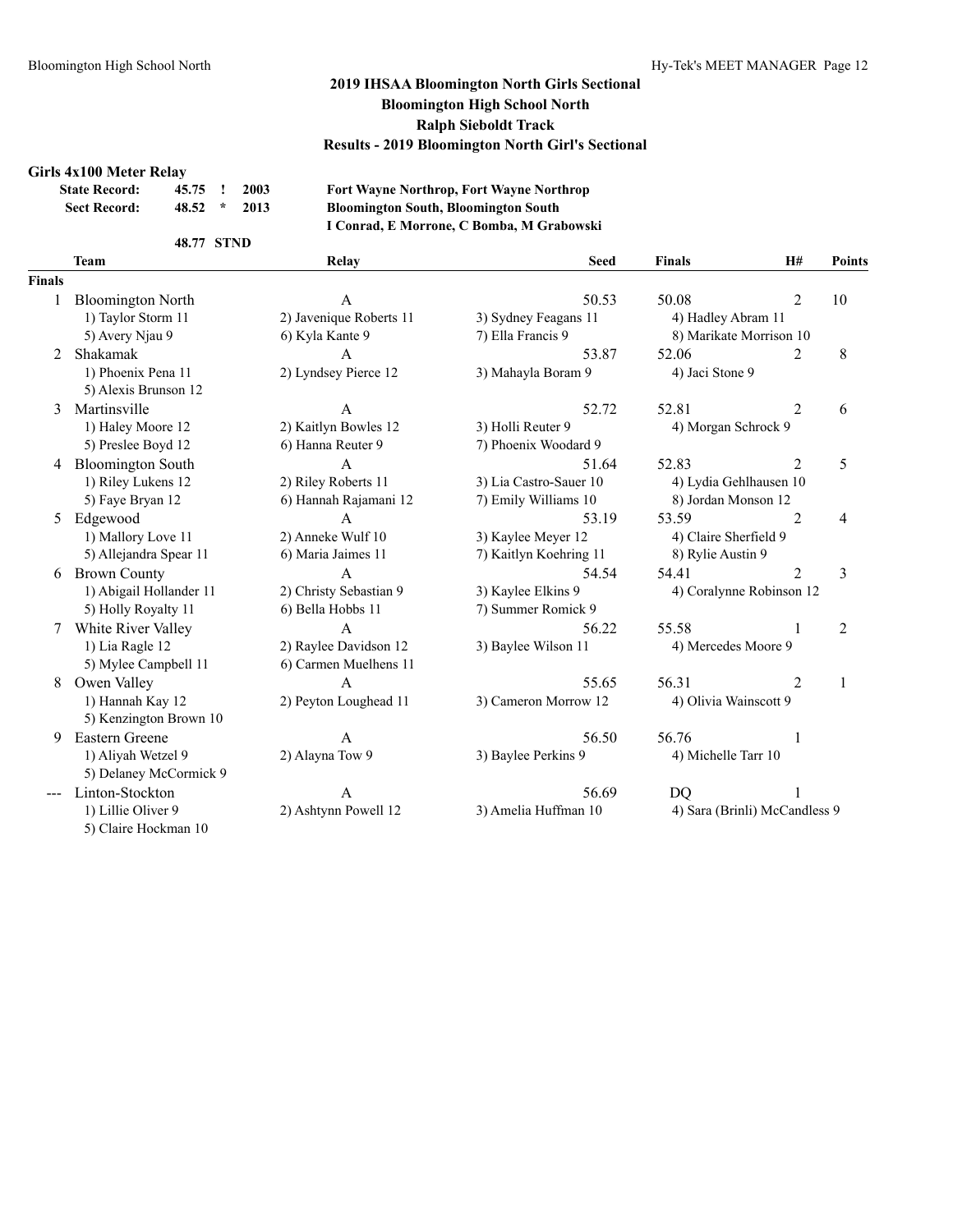### **Girls 4x400 Meter Relay**

| <b>State Record:</b> | 3:47.37 ! 2011 |               |      |
|----------------------|----------------|---------------|------|
| <b>Sect Record:</b>  | 4:02.24        | $\mathcal{R}$ | 2013 |

**State Record: 3:47.37 ! 2011 Lawrence North, Lawrence North Sect Record: 4:02.24 \* 2013 Bloomington North, Bloomington North E Connor, G Heeb, T Clements, K Raphael**

#### **3:57.25 STND**

|               | <b>Team</b>                                   | Relay                    | <b>Seed</b>              | <b>Finals</b>          | H#             | <b>Points</b>  |
|---------------|-----------------------------------------------|--------------------------|--------------------------|------------------------|----------------|----------------|
| <b>Finals</b> |                                               |                          |                          |                        |                |                |
|               | <b>Bloomington North</b>                      | $\mathbf{A}$             | 4:05.07                  | 4:03.47                | $\overline{2}$ | 10             |
|               | 1) Javenique Roberts 11                       | 2) Hadley Abram 11       | 3) Avery Njau 9          | 4) Kayli Clark 11      |                |                |
|               | 5) Taylor Storm 11                            | 6) Marikate Morrison 10  | 7) Bea Cakmak 9          | 8) Mackenzie Carver 11 |                |                |
| 2             | Edgewood                                      | A                        | 4:14.92                  | 4:08.73                | 2              | 8              |
|               | 1) Alyssa Milah 11                            | 2) Kaylee Meyer 12       | 3) Claire Sherfield 9    | 4) Emma Bitner 9       |                |                |
|               | 5) Madison Deckard 10                         | 6) Olivia Werner 10      | 7) Elizabeth Bolander 10 |                        |                |                |
| 3             | <b>Bloomington South</b>                      | $\mathsf{A}$             | 4:07.44                  | 4:15.55                | $\overline{2}$ | 6              |
|               | 1) Hannah Rajamani 12                         | 2) Isabelle Rauh 10      | 3) Jordan Monson 12      | 4) Amiyah Davis 10     |                |                |
|               | 5) Aviv Hagar 10                              | 6) Olivia Brummett 10    | 7) Phoebe Rensink 12     | 8) Faye Bryan 12       |                |                |
| 4             | Martinsville                                  | A                        | 4:28.02                  | 4:24.80                | $\overline{2}$ | 5              |
|               | 1) Holli Reuter 9                             | 2) Hanna Reuter 9        | 3) Anika Worzella 9      | 4) Phoenix Woodard 9   |                |                |
|               | 5) Abby Bailey 9                              | 6) Morgan Schrock 9      |                          |                        |                |                |
| 5.            | <b>Brown County</b>                           | A                        | 4:28.00                  | 4:26.29                | $\overline{2}$ | 4              |
|               | 1) Isabel Rygiel 11                           | 2) Coralynne Robinson 12 | 3) Anna Fleetwood 10     | 4) Christy Sebastian 9 |                |                |
|               | 5) Abigail Hollander 11                       | 6) Addison Volbrecht 9   | 7) Monica Moreno 11      |                        |                |                |
| 6             | <b>Eastern Greene</b>                         | A                        | 4:37.00                  | 4:37.98                |                | 3              |
|               | 1) Farrah Young 12                            | 2) Jessica DeFord 12     | 3) Aloria Kines 9        | 4) Michelle Tarr 10    |                |                |
|               | 5) Stinne Smedegaard 12                       | 6) Miranda Taylor 9      |                          |                        |                |                |
| 7             | White River Valley                            | $\mathsf{A}$             | 4:35.00                  | 4:44.36                | $\overline{2}$ | $\overline{2}$ |
|               | 1) Baylee Wilson 11                           | 2) Selah Honeycutt 12    | 3) Sydney Stahl 12       | 4) Jailyn Lundy 10     |                |                |
|               | 5) Jailea Lundy 11                            |                          |                          |                        |                |                |
| 8             | Shakamak                                      | $\overline{A}$           | 4:46.00                  | 4:47.40                | 1              |                |
|               | 1) Maike Vollinger 11                         | 2) Moriah Messmer 12     | 3) Kyrstin Busenbark 12  | 4) Mahayla Boram 9     |                |                |
|               | 5) Mai Miyagi 11                              |                          |                          |                        |                |                |
| 9             | Owen Valley                                   | $\mathbf{A}$             | 4:45.00                  | 4:57.82                |                |                |
|               | 1) Kenzington Brown 10<br>5) Abbey Elliott 11 | 2) Cameron Morrow 12     | 3) Andrea Wood 9         | 4) Olivia Wainscott 9  |                |                |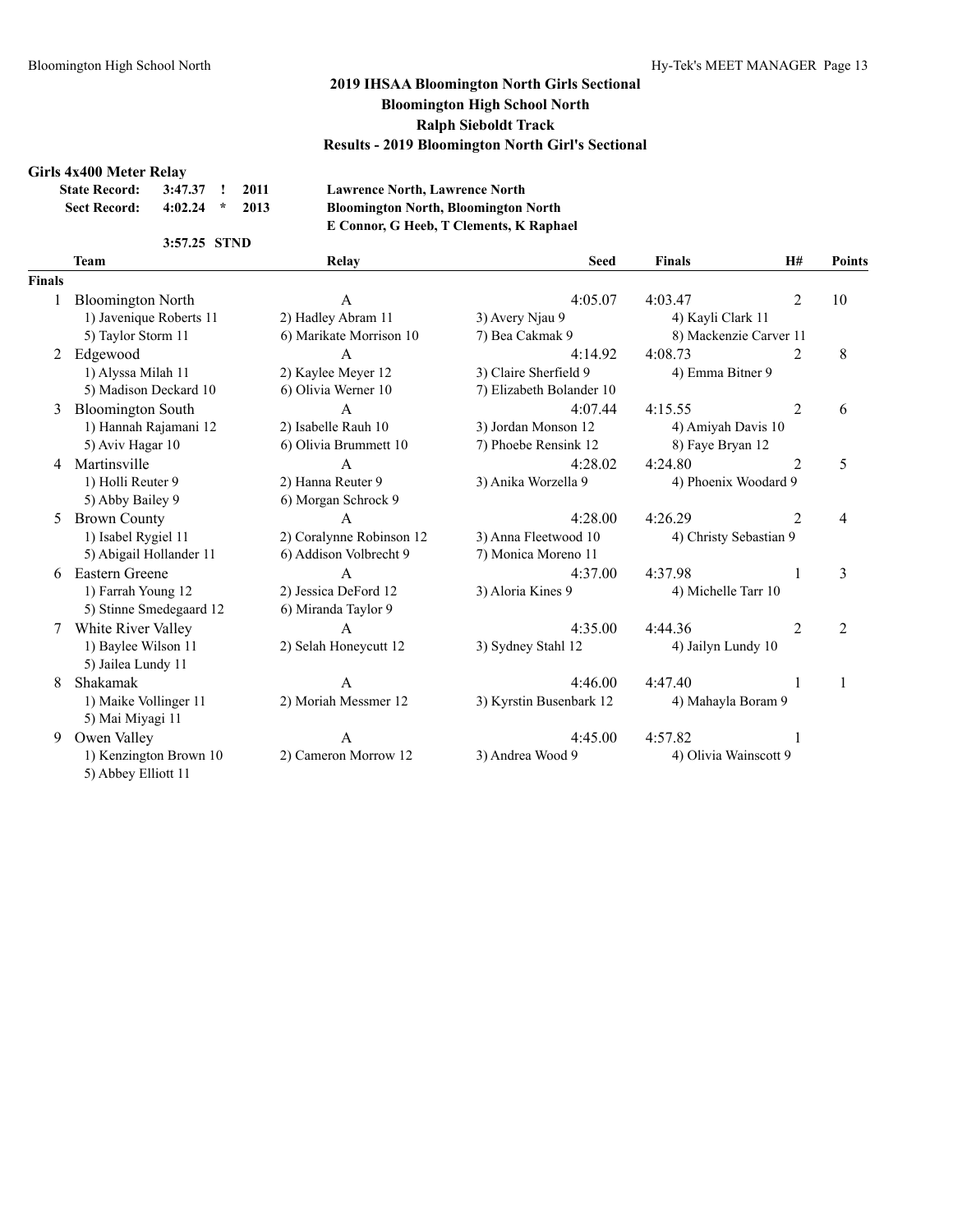#### **Girls 4x800 Meter Relay**

| <b>State Record:</b> | 8:53.74 | 2013 |
|----------------------|---------|------|
| <b>Sect Record:</b>  | 9:23.71 | 2018 |

 $E$ atstern (Greentown), Eastern (Greentown) **Sect Record: 9:23.71 \* 2018 Bloomington South, Bloomington South T Galuska, A Furr, M McMullen, P Rensink**

#### **9:24.46 STND**

|               | <b>Team</b>                                | Relay                  | <b>Seed</b>           | <b>Finals</b>           | Points         |
|---------------|--------------------------------------------|------------------------|-----------------------|-------------------------|----------------|
| <b>Finals</b> |                                            |                        |                       |                         |                |
|               | <b>Bloomington South</b>                   | A                      | 9:43.01               | 9:35.98                 | 10             |
|               | 1) Phoebe Rensink 12                       | 2) Anneke Furr 11      | 3) Abigail Beathea 9  | 4) Zoe Rauh 12          |                |
|               | 5) Olivia Brummett 10                      | 6) Aviv Hagar 10       | 7) Isabelle Rauh 10   | 8) Isabella Vesperini 9 |                |
| 2             | <b>Bloomington North</b>                   | A                      | 9:33.40               | 9:37.44                 | 8              |
|               | 1) Kayli Clark 11                          | 2) Mackenzie Carver 11 | 3) Mya Hagerty 11     | 4) Abbey Armstrong 11   |                |
|               | 5) Lucy Clarke 9                           | 6) Quinn Wilson 11     | 7) Bea Cakmak 9       | 8) Olivia Kaiser 10     |                |
| 3             | Edgewood                                   | A                      | 10:17.01              | 9:40.48                 | 6              |
|               | 1) Annalyssa Crain 10                      | 2) Kaylee Meyer 12     | 3) Claire Sherfield 9 | 4) Emma Bitner 9        |                |
|               | 5) Olivia Werner 10                        | 6) Madison Deckard 10  |                       |                         |                |
| 4             | Martinsville                               | A                      | 10:46.42              | 10:43.64                | 5              |
|               | 1) Katie Reeves 10                         | 2) Emma MacDonald 12   | 3) Erin Bennett 12    | 4) Alina Worzella 9     |                |
|               | 5) Sophia DeMoss 9                         |                        |                       |                         |                |
| 5.            | Eastern Greene                             | A                      | 10:57.00              | 10:54.36                | 4              |
|               | 1) Sierra Ford 12                          | 2) Jessica DeFord 12   | 3) Farrah Young 12    | 4) Addison George 9     |                |
|               | 5) Stinne Smedegaard 12                    | 6) Miranda Taylor 9    |                       |                         |                |
| 6             | White River Valley                         | $\mathsf{A}$           | 11:44.00              | 11:05.12                | 3              |
|               | 1) Christiane Davis 11                     | 2) Patricia Soliday 9  | 3) Sydney Stahl 12    | 4) Jailyn Lundy 10      |                |
|               | 5) Mylee Campbell 11                       |                        |                       |                         |                |
| 7             | Owen Valley                                | A                      | 11:05.00              | 11:07.03                | $\overline{2}$ |
|               | 1) Camie Forston 9                         | 2) Andrea Wood 9       | 3) Mason Miller 11    | 4) Kenzington Brown 10  |                |
|               | 5) Lily Wallace 9                          | 6) Jozee Spatta 12     |                       |                         |                |
| 8             | Shakamak                                   | A                      | 12:05.00              | 11:53.68                |                |
|               | 1) Carly Reynolds 10<br>5) Natalie Lang 10 | 2) Hannah Walters 11   | 3) Jada Huff 10       | 4) Rebekah Messmer 10   |                |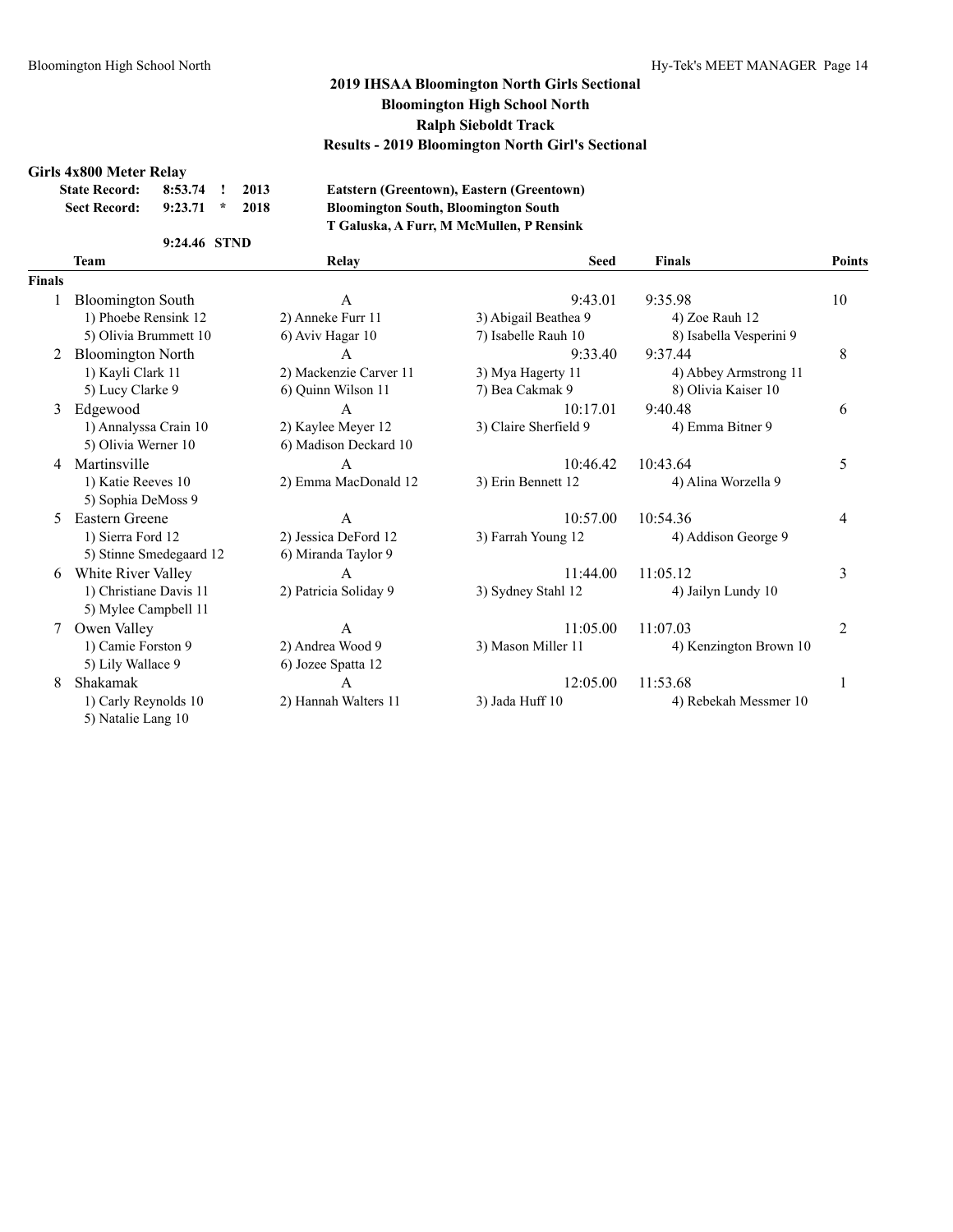### **Girls High Jump**

|               | <b>State Record:</b><br>$6-00$  | 1985    | Angela Bradburn, Norwell              |             |               |               |
|---------------|---------------------------------|---------|---------------------------------------|-------------|---------------|---------------|
|               | <b>Sect Record:</b><br>$5 - 06$ | $\star$ | Dyal; Schaffer, Bloomfield; Bl. South |             |               |               |
|               | 5-04.50 STND                    |         |                                       |             |               |               |
|               | <b>Name</b>                     |         | Yr School                             | Seed        | <b>Finals</b> | <b>Points</b> |
| Finals        |                                 |         |                                       |             |               |               |
|               | Jailyn Lundy                    | 10      | White River Valley                    | 5-04.00     | $5 - 02.00$   | 10            |
| 2             | <b>Allison Price</b>            | 12      | <b>Bloomington North</b>              | $5 - 00.00$ | $5 - 00.00$   | 8             |
| 3             | Faye Bryan                      | 12      | <b>Bloomington South</b>              | $5 - 02.00$ | $4 - 10.00$   | 6             |
|               | Ilissia Martin                  |         | <b>Bloomington South</b>              | 5-01.00     | $J4-10.00$    | 5             |
| 5             | <b>Haley Rose</b>               | 10.     | Linton-Stockton                       | $4 - 10.00$ | $J4-10.00$    | 4             |
| 6             | Kaitlyn Bowles                  | 12      | Martinsville                          | 4-08.00     | $4 - 08.00$   | 3             |
|               | Allejandra Spear                |         | 11 Edgewood                           | 4-04.00     | $4 - 06.00$   | 2             |
| 8             | Kennedy Murray                  | 11.     | Martinsville                          | 4-08.00     | $J4-06.00$    | .50           |
| 8             | Lily Wallace                    | 9.      | Owen Valley                           | $4 - 06.00$ | J4-06.00      | .50           |
| $\frac{1}{2}$ | Alexis Brunson                  | 12      | Shakamak                              | 4-08.00     | NH            |               |
|               | Halle Brunson                   |         | Shakamak                              | $4 - 06.00$ | NH            |               |
| ---           | Ella Francis                    | 9.      | <b>Bloomington North</b>              | $4 - 10.00$ | NH            |               |

- 
- --- Addison Volbrecht 9 Brown County 4-02.00 NH
- --- Monica Moreno 11 Brown County 4-04.00 NH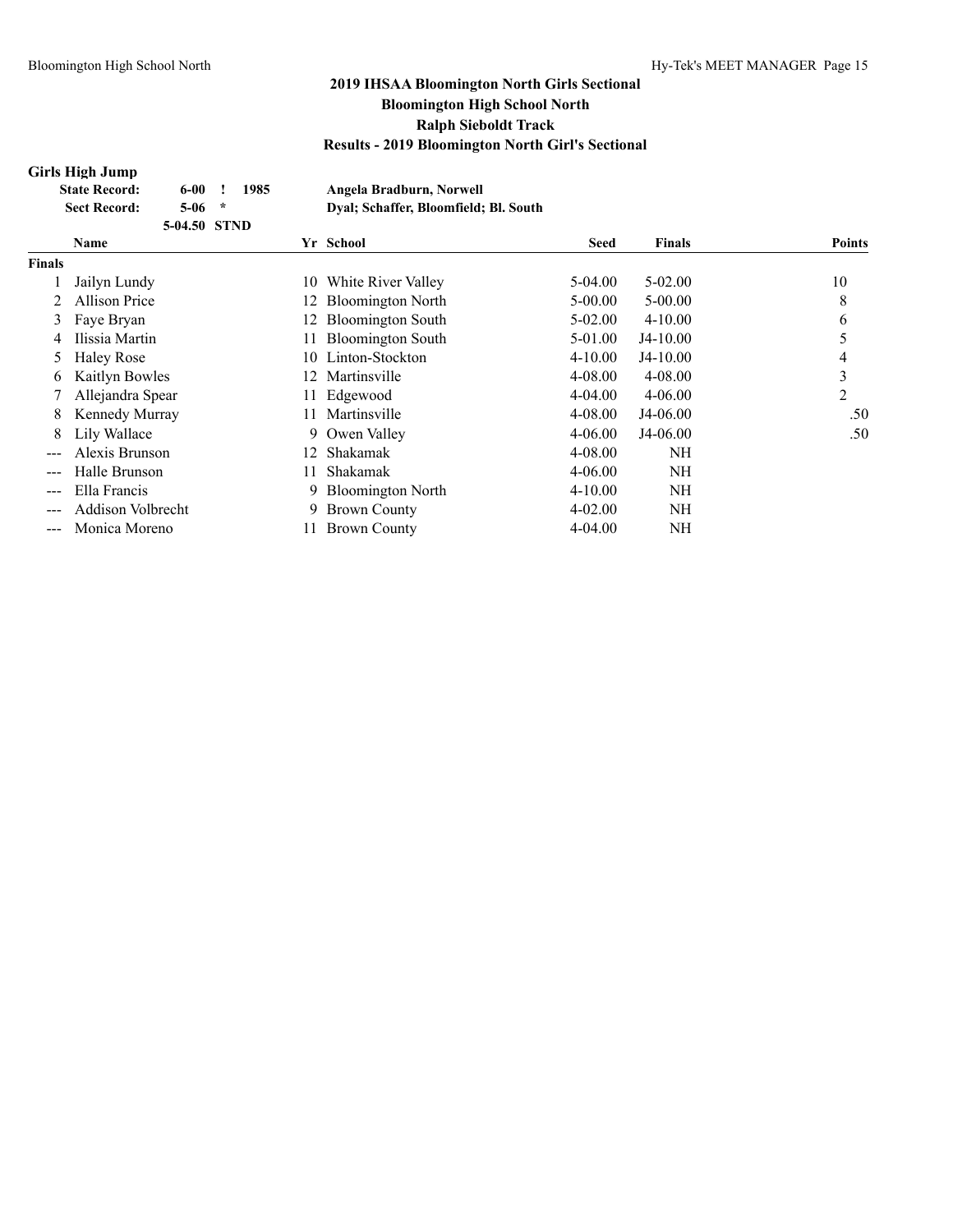### **Girls Pole Vault**

| State Record: 13-06.25 ! 2006 |                       |  |
|-------------------------------|-----------------------|--|
| <b>Sect Record:</b>           | $12-04$ * 2012        |  |
|                               | 11 <b>-02.00 STND</b> |  |

**State Record: 13-06.25 ! 2006 Ellie McCardwell, Fort Wayne Northrop Sect Record: 12-04 \* 2012 Hannah Acton, Bloomington So.**

|               | 11-94.00 31.317  |    |                          |             |               |               |
|---------------|------------------|----|--------------------------|-------------|---------------|---------------|
|               | <b>Name</b>      |    | Yr School                | <b>Seed</b> | <b>Finals</b> | <b>Points</b> |
| <b>Finals</b> |                  |    |                          |             |               |               |
|               | Dazia Drake      |    | 12 Owen Valley           | $9 - 06.00$ | $9 - 10.00$   | 10            |
|               | Chloe Rolen      |    | 10 Bloomington South     | $9 - 06.00$ | $9 - 06.00$   | 8             |
| 3             | Isabel Rygiel    | 11 | <b>Brown County</b>      | 8-06.00     | $9 - 00.00$   | 6             |
| 4             | Natalie Suding   |    | 10 Brown County          | 8-00.00     | 8-06.00       |               |
| 5             | Maddie Knapp     |    | 12 Bloomington North     | 8-06.00     | 8-00.00       |               |
| 5.            | Alli Taylor      | 9  | Martinsville             | 8-00.00     | $8 - 00.00$   |               |
| 5             | Stephanie Nicola |    | 10 Bloomington North     | 8-00.00     | $8 - 00.00$   |               |
| 8             | Lindsey Way      |    | <b>Bloomington South</b> | 8-00.00     | 7-06.00       |               |
| 9             | Katryna Zimmerly | 10 | White River Valley       | 8-00.00     | $J7-06.00$    |               |
|               | Abbi Gamble      | 11 | Shakamak                 | 7-00.00     | NH            |               |
|               | Abrielle Miles   |    | 12 Edgewood              | $7 - 00.00$ | NH            |               |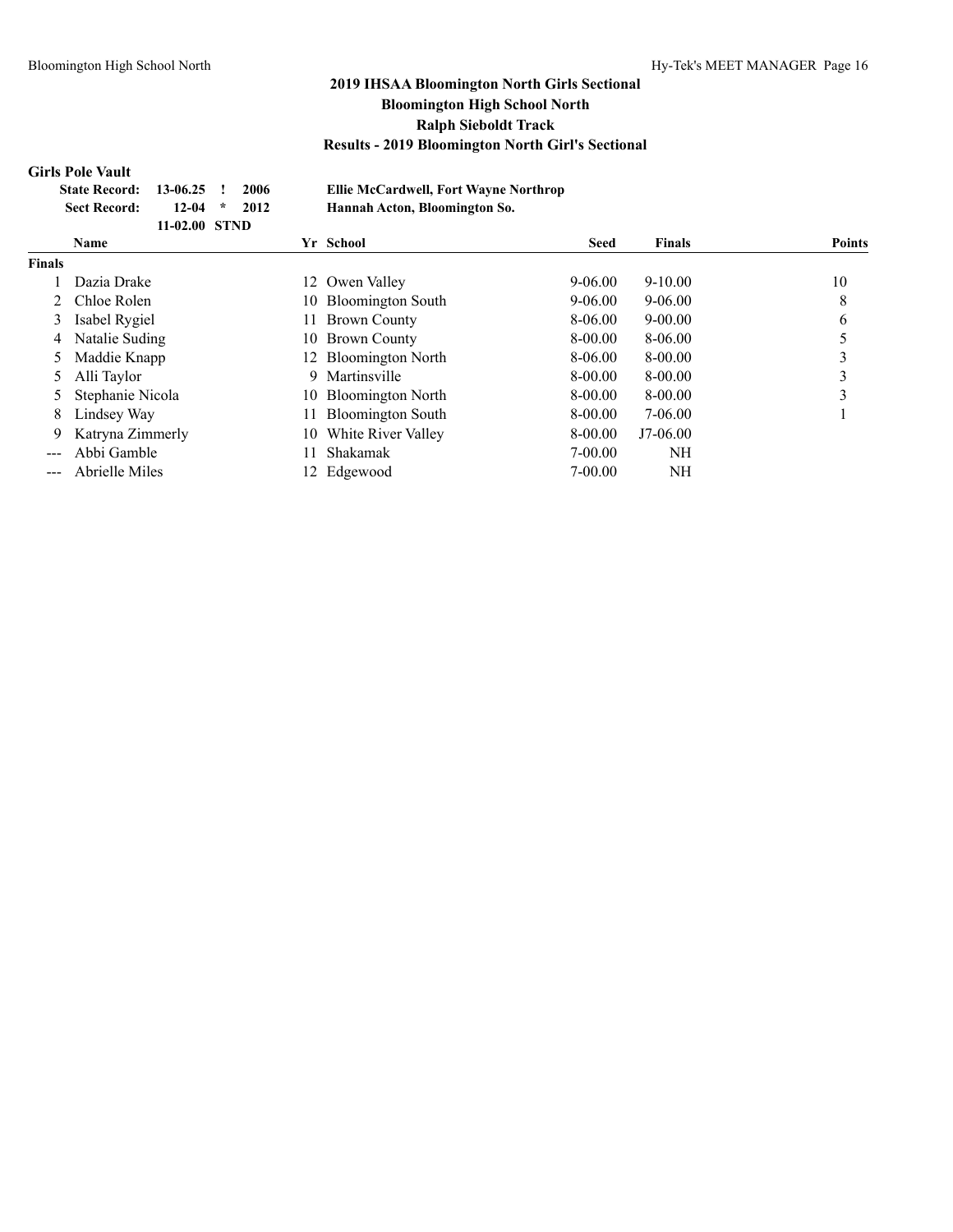#### **Girls Long Jump**

|        | <b>Girls Long Jump</b>                             |    |                                          |             |               |    |               |
|--------|----------------------------------------------------|----|------------------------------------------|-------------|---------------|----|---------------|
|        | <b>State Record:</b><br>$20 - 04$<br>1986<br>Ţ     |    | Tonya Sedwick, Jeffersonville            |             |               |    |               |
|        | <b>Sect Record:</b><br>19-00.50<br>2001<br>$\star$ |    | <b>Michelle Smith, Bloomington North</b> |             |               |    |               |
|        | 17-08.25 STND                                      |    |                                          |             |               |    |               |
|        | <b>Name</b>                                        |    | Yr School                                | <b>Seed</b> | <b>Finals</b> | H# | <b>Points</b> |
| Finals |                                                    |    |                                          |             |               |    |               |
|        | Kyla Kante                                         | 9  | <b>Bloomington North</b>                 | 16-02.75    | 17-00.75      |    | 10            |
|        | Faye Bryan                                         | 12 | <b>Bloomington South</b>                 | 17-08.00    | 16-09.00      |    | 8             |
| 3      | Jaci Stone                                         | 9  | Shakamak                                 | 16-09.50    | 16-06.00      |    | 6             |
| 4      | Jordan Monson                                      |    | <b>Bloomington South</b>                 | 16-06.00    | 16-03.75      | 1  | 5             |
| 5      | Holli Reuter                                       | 9  | Martinsville                             | 16-03.00    | 15-02.50      |    | 4             |
| 6      | Morgan Schrock                                     | 9. | Martinsville                             | 15-06.00    | 15-00.75      |    | 3             |
|        | Michelle Tarr                                      | 10 | Eastern Greene                           | 15-05.00    | 14-11.50      |    | 2             |
| 8      | Abbey Elliott                                      | 11 | Owen Valley                              | 13-03.00    | 14-00.75      | 2  |               |
| 9      | Lillie Oliver                                      | 9. | Linton-Stockton                          | 15-05.00    | 14-00.50      |    |               |
| 10     | Marina Knieriem                                    | 9  | Owen Valley                              | 13-00.00    | 13-05.50      | 2  |               |
| 11     | Kaylee Elkins                                      | 9. | <b>Brown County</b>                      | 13-10.00    | 13-00.50      | 2  |               |
| 12     | Phoenix Pena                                       | 11 | Shakamak                                 | 14-08.00    | 12-11.75      | 2  |               |
| 13     | Lacee Freeman                                      | 11 | <b>Bloomington North</b>                 | 14-08.25    | 12-08.75      |    |               |
| $--$   | Raylee Davidson                                    | 12 | White River Valley                       | 13-05.00    | <b>FOUL</b>   | 2  |               |
|        | Monica Moreno                                      | 11 | <b>Brown County</b>                      | 14-04.00    | <b>FOUL</b>   | 2  |               |
|        | Elizabeth Bolander                                 |    | 10 Edgewood                              | 15-09.00    | <b>FOUL</b>   |    |               |
|        |                                                    |    |                                          |             |               |    |               |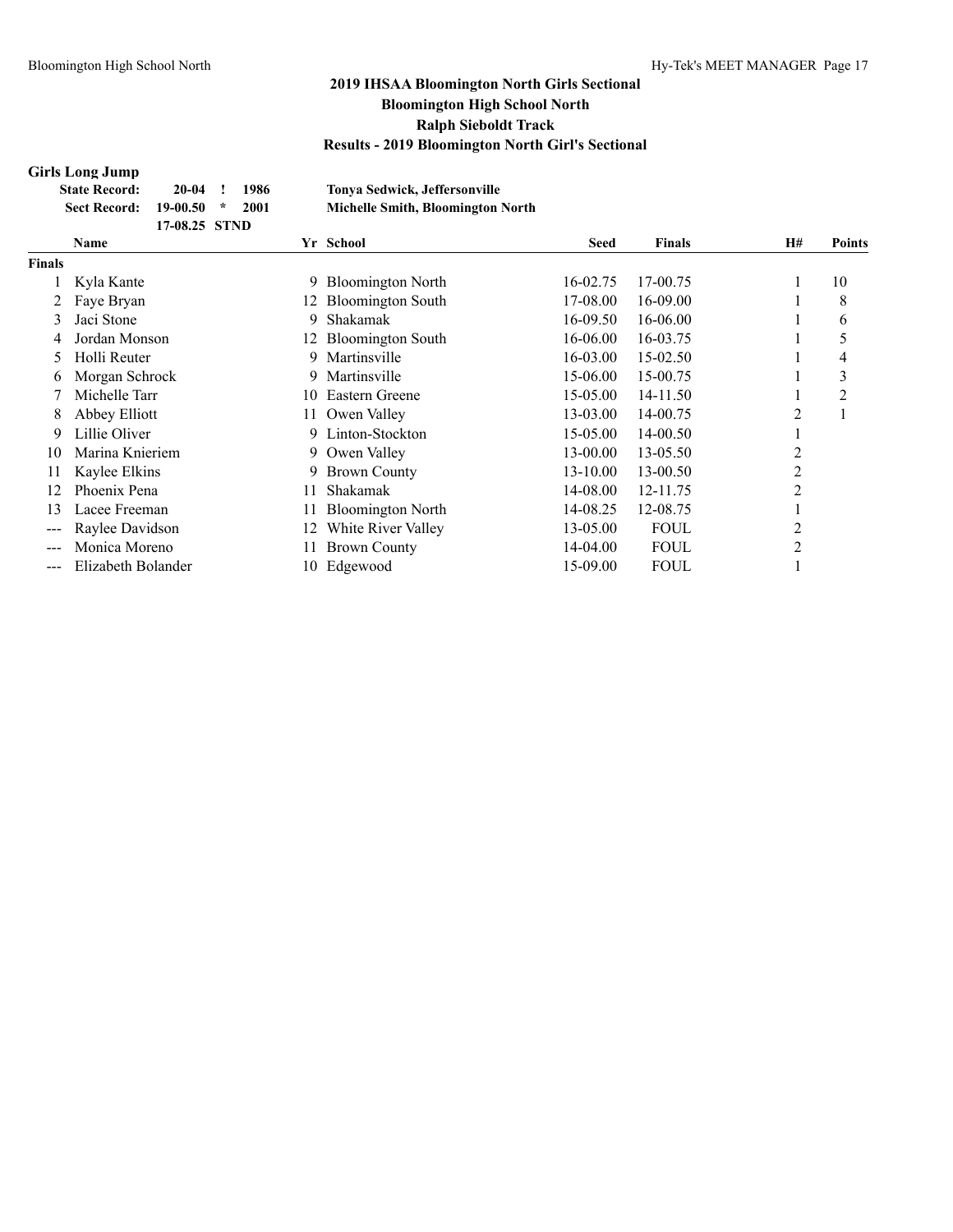### **Girls Shot Put**

| <b>State Record:</b> | 50-09         |     | 2011 | <b>Tori Bliss, Edgewood</b>   |
|----------------------|---------------|-----|------|-------------------------------|
| <b>Sect Record:</b>  | 50-06         | - * | 1999 | <b>Stacy Martin, Edgewood</b> |
|                      | 40-08.50 STND |     |      |                               |

|               | <b>Name</b>           |     | Yr School                | <b>Seed</b> | <b>Finals</b> | H#             | <b>Points</b>  |
|---------------|-----------------------|-----|--------------------------|-------------|---------------|----------------|----------------|
| <b>Finals</b> |                       |     |                          |             |               |                |                |
|               | Lexona Herendeen      | 12  | <b>Bloomington North</b> | 38-09.50    | 35-10.50      | $\overline{2}$ | 10             |
|               | Trista Helms          | 9   | Edgewood                 | 32-09.25    | 35-06.00      | $\overline{2}$ | 8              |
| 3             | Reilly Smith          | 10  | <b>Bloomington North</b> | 36-07.00    | 34-05.50      | 2              | 6              |
| 4             | Makenzi Thiery        | 12. | <b>Bloomington South</b> | 35-11.00    | 34-03.50      | $\overline{2}$ | 5              |
| 5             | <b>Riley Lukens</b>   | 12  | <b>Bloomington South</b> | 33-06.00    | 33-00.00      | $\overline{2}$ | 4              |
| 6             | Kaylie Gayheart       | 12  | White River Valley       | 30-06.00    | 32-04.50      | 2              | 3              |
|               | Paige Lawson          | 12. | Edgewood                 | 31-05.50    | 32-04.25      | 2              | $\overline{2}$ |
| 8             | Vanessa Shafford      | 10  | Linton-Stockton          | 31-11.00    | 32-00.00      | $\overline{2}$ | 1              |
| 9             | Rachael Sparks        | 12  | Eastern Greene           | 32-00.00    | 30-11.50      | 2              |                |
| 10            | Mercedes Moore        | 9   | White River Valley       | 30-02.00    | 29-11.50      |                |                |
| 11            | Olivea Buchanan       | 11  | Owen Valley              | 32-01.00    | 29-11.25      | 2              |                |
| 12            | Lexi Anderson         | 12. | Linton-Stockton          | 28-08.00    | J29-11.25     |                |                |
| 13            | Mariah Samm           | 12  | Shakamak                 | 32-00.00    | 29-11.00      | 2              |                |
| 14            | Aloria Kines          | 9   | Eastern Greene           | 29-00.00    | 29-07.50      |                |                |
| 15            | Kayla Pinnick         | 12  | Bloomfield               | 29-11.00    | 28-07.00      |                |                |
| 16            | Mersades Bell         | 11  | Martinsville             | 26-10.00    | 28-01.00      |                |                |
| 17            | Julie Hudson          | 12. | Bloomfield               | 28-04.00    | 27-06.50      |                |                |
| 18            | Kayley Vanderbok      | 10  | <b>Brown County</b>      | 25-05.25    | 27-02.00      |                |                |
| 19            | Myah Woodard          | 10  | <b>Brown County</b>      | 26-01.00    | 26-11.50      |                |                |
| 20            | <b>Emily Everroad</b> | 11  | Martinsville             | 28-06.00    | 26-07.75      |                |                |
| 21            | Hevin Jarrett         | 11  | Owen Valley              | 25-07.00    | 24-11.00      |                |                |
| 22            | Jaden Shelton         | 10  | Shakamak                 | 25-00.00    | 22-11.00      |                |                |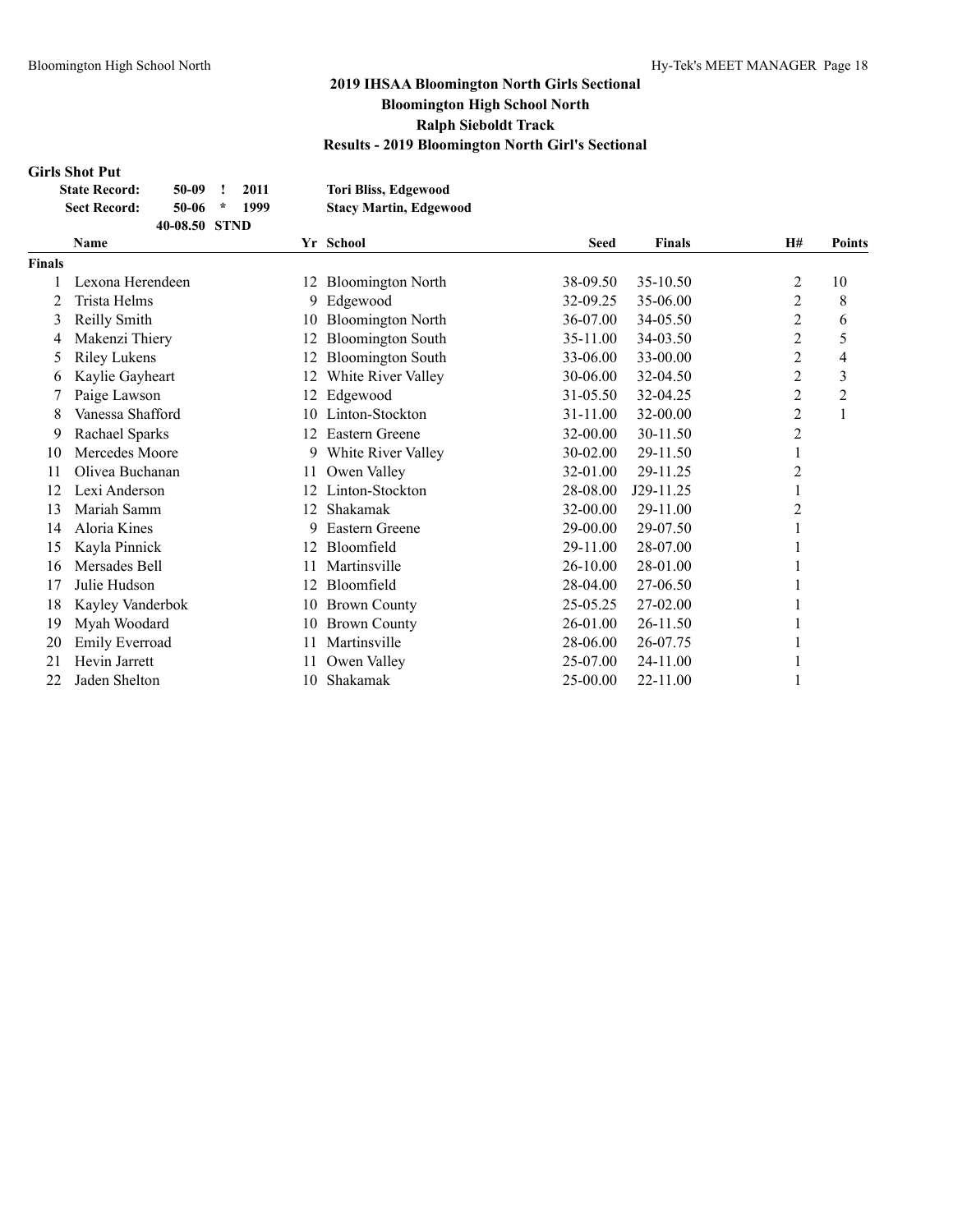### **Girls Discus Throw**

| <b>State Record:</b> | 168-06      | 2013 | Adriana Brown, Edgewood       |
|----------------------|-------------|------|-------------------------------|
| <b>Sect Record:</b>  | $162-06$ *  | 1999 | <b>Stacy Martin, Edgewood</b> |
|                      | 125-05 STND |      |                               |

|        | <b>Name</b>            |    | Yr School                | Seed      | <b>Finals</b> |             | H# | <b>Points</b>  |
|--------|------------------------|----|--------------------------|-----------|---------------|-------------|----|----------------|
| Finals |                        |    |                          |           |               |             |    |                |
|        | Vanessa Shafford       |    | 10 Linton-Stockton       | 112-02    | 128-01.00     | <b>STND</b> | 2  | 10             |
| 2      | Makenzi Thiery         | 12 | <b>Bloomington South</b> | 115-04    | 118-11.00     |             | 2  | 8              |
| 3      | Emma Lonnberg          | 12 | <b>Bloomington South</b> | 109-07    | 104-07.00     |             | 2  | 6              |
| 4      | Lexona Herendeen       |    | <b>Bloomington North</b> | 107-02    | 104-01.00     |             | 2  | 5              |
| 5      | Anna Galindo           | 9  | Edgewood                 | 94-00     | 101-01.00     |             | 2  | 4              |
| 6      | Daphanie Ehrmann       | 11 | Edgewood                 | 105-07    | 100-06.00     |             | 2  | 3              |
|        | Alison Jones           | 10 | White River Valley       | 90-00     | 100-02.00     |             | 2  | $\overline{2}$ |
| 8      | Kaylie Gayheart        | 12 | White River Valley       | 86-00     | 94-04.00      |             |    |                |
| 9      | Kayla Pinnick          | 12 | Bloomfield               | 100-05    | 94-03.00      |             | 2  |                |
| 10     | Alexa Monteilh         | 12 | <b>Bloomington North</b> | 96-01     | 89-03.00      |             | 2  |                |
| 11     | Olivea Buchanan        | 11 | Owen Valley              | $93 - 11$ | 88-10.00      |             | 2  |                |
| 12     | Rachael Sparks         | 12 | Eastern Greene           | 88-00     | 88-03.00      |             | 2  |                |
| 13     | Zoe Logston            |    | Eastern Greene           | 84-00     | 86-09.00      |             |    |                |
| 14     | Kayley Vanderbok       | 10 | <b>Brown County</b>      | 79-09     | 85-00.00      |             |    |                |
| 15     | Maike Vollinger        | 11 | Shakamak                 | 82-00     | 79-09.00      |             |    |                |
| 16     | Mariah Samm            | 12 | Shakamak                 | 83-06     | 76-06.00      |             |    |                |
| 17     | Marissa Pinnick        | 10 | Bloomfield               | 78-01     | 73-07.00      |             |    |                |
| 18     | <b>Emily Everroad</b>  | 11 | Martinsville             | 86-05     | 73-03.00      |             |    |                |
| 18     | Gillyan Tumey          | 10 | Linton-Stockton          | 83-06     | 73-03.00      |             |    |                |
| 20     | Dakota Meadows         | 10 | Martinsville             | 77-08     | 72-02.00      |             |    |                |
| 21     | Vitoria Padilha Spautz | 10 | Owen Valley              | 60-00     | 56-07.00      |             |    |                |
| 22     | Cierra Hudson          | 12 | <b>Brown County</b>      | 66-11     | 54-07.00      |             |    |                |